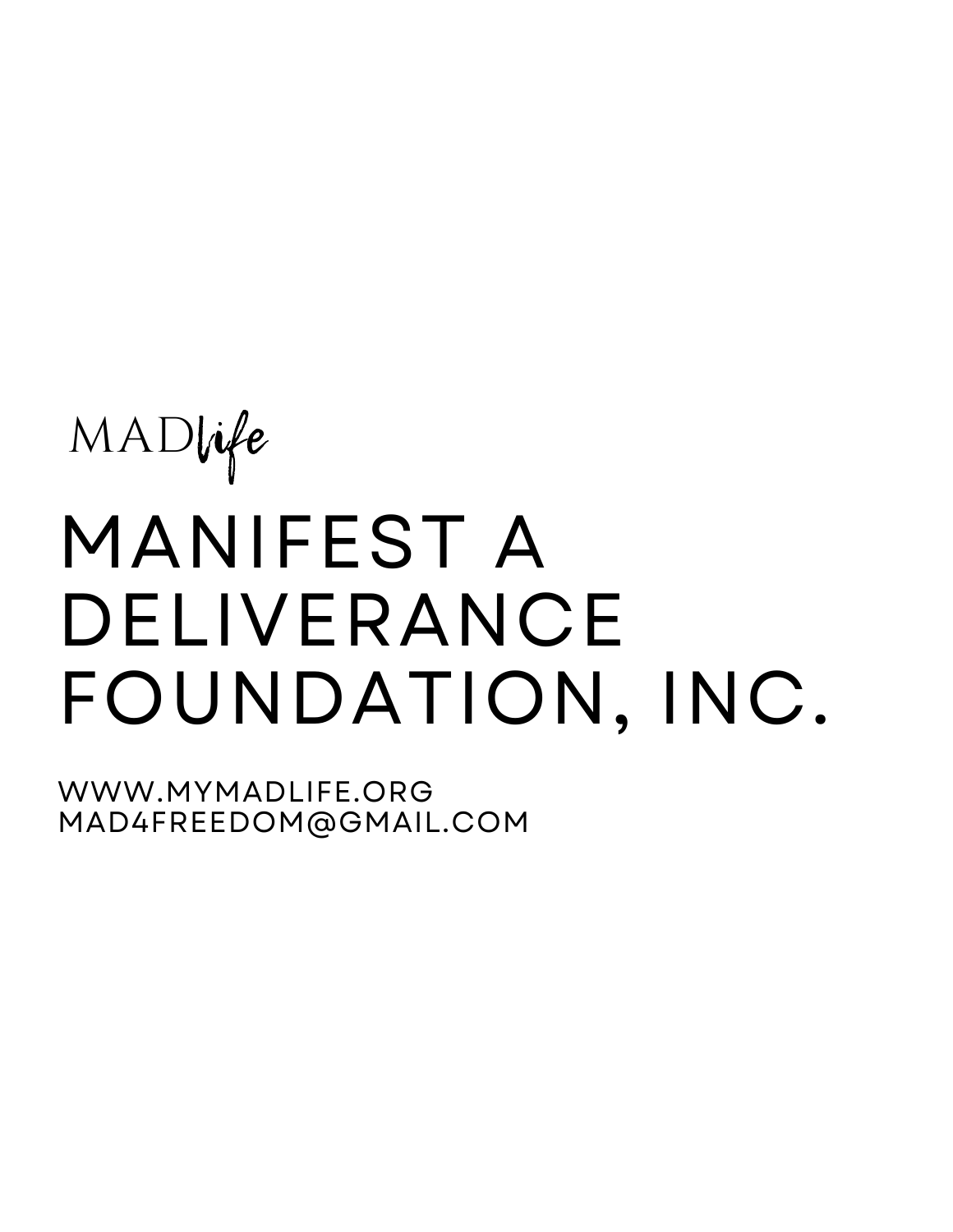## ABOUT MAD

**VISION** - To motivate ALL people to get MAD the right way through healthy cycles

*Release - Relax - Receive*

Release what you've been holding, Relax in an environment of healthy mindset changes, in order to Receive all that life has to offer you!

**MISSION** - The mission of the MAD foundation is to connect people from different backgrounds with different beliefs who desire the personal goal to become successful.

Designing a personal plan for success in a relaxed healthy environment that releases information necessary to receive the manifestations of personal goals.

MAD has the mission to manifest people, strengthen families, build better businesses (small + corporate), encourage higher education, connect with spiritual organizations, and assist higher level authorities.

## PROGRAMMING

AREAS OF FOCUS

**EMPOWERMENT** - Life Skills, Self Development + Self Healing **COMMUNITY** - Domestic Violence + Breast Cancer Awareness **HEALTH & WELLNESS** - Food Pantry + Free Community Meals **EDUCATION -** GED + Non-Traditional Education (ages 17 to 21)

A detailed programing outline is available upon request at mad4freedom@gmail.com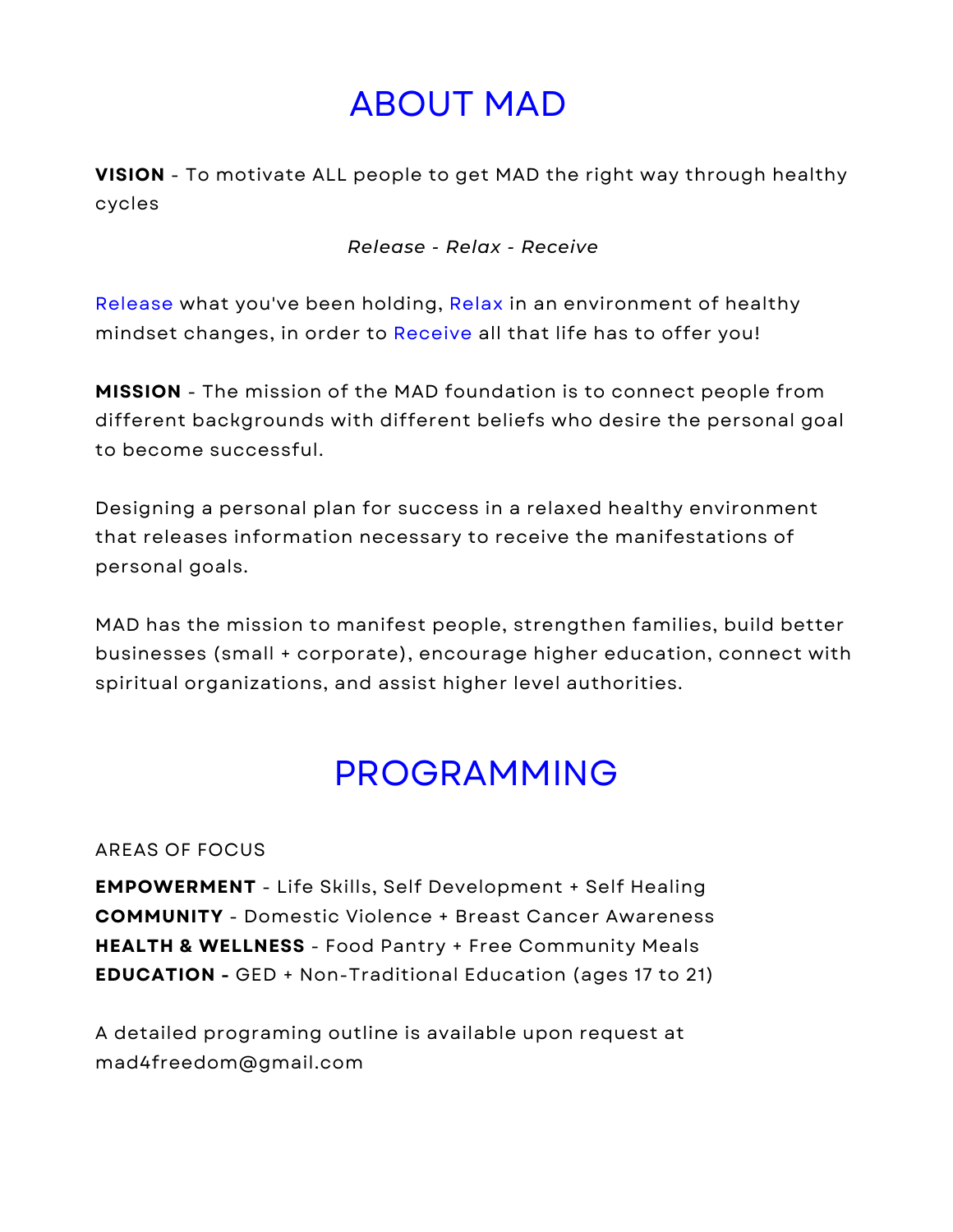## **"GET MAD THE RIGHT WAY"**

**JANUARY:** MADgoal MEETING FOR WOMEN **FEBRUARY:** MAKEOVER MADness **MARCH:** GROWING IN YOUR THINKING **APRIL:** MADlife FAMILY EXPO **MAY:** LET IT GO (FINDING COMFORT WITH YOUR PAST) **JUNE:** COMMUNITY OPEN MIC **JULY:** MADanniversary **AUGUST:** MADmoney MOVES **SEPTEMBER:** SPIRITUAL GROWTH **OCTOBER:** MAD About Domestic Violence **NOVEMBER:** MADlove **DECEMBER:** MADhealth

## **MAD MEALS SPECIAL ATTENDEES**

- **Bereavement And Grievers**
- Educators
- Law Enforcement
- Citizens with Disabilities (Disability Awareness Month)
- Veterans Day (Memorial Day)
- Men (Men's Health Month)
- Children ages 5 to 12
- Teens ages 13 to 19
- Elderly (Grandparents Day)
- LGBTQ (Pride Month)
- Homeless (Homeless Youth Awareness Month)
- Diabetics

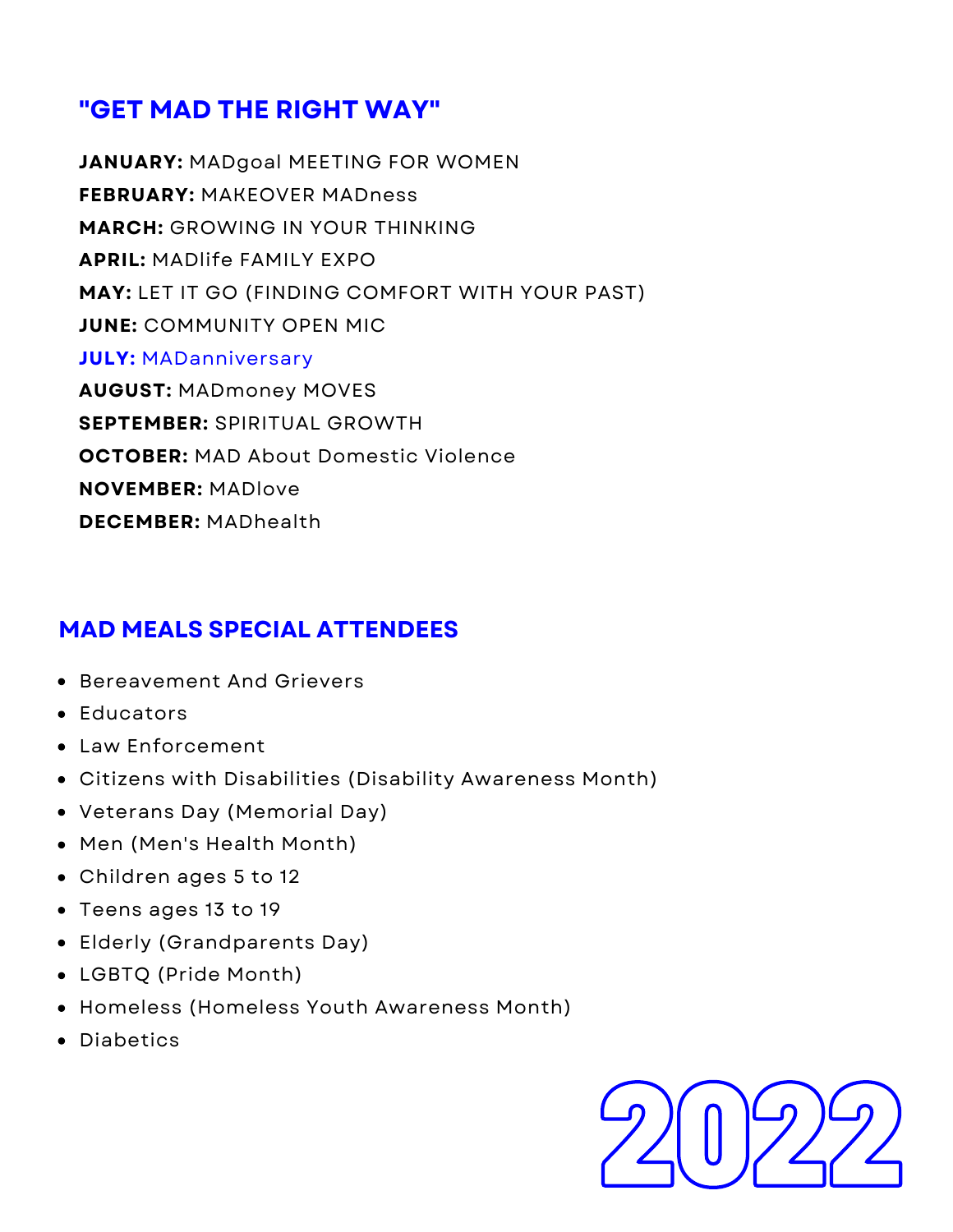#### DIFFERENT BACKGROUNDS

**DIVERSITY** - To create a respectful, inclusive environment that is inviting to those of diverse backgrounds that include various ethnicities, ages, genders, sexual orientations, and socioeconomic statuses.

#### DIFFERENT BELIEFS

**FREEDOM** - Everyone will have the liberty to profess one's belief as we work together for the common goal.

#### SAME GOAL

**SUCCESS** - Everyone will set clear goals that will influence, motivate, and increase one's performance to manifest successful individuals and a successful foundation.

## JANUARY 2022

## EMPOWERMENT: SELF DEVELOPMENT

**MAD Goal Planning:** A meeting designed to help maintain focus on life goals through the creation of a personalized planner. Motivation and positivity implemented through open discussion over great food and drinks with other women.

**TARGET:** 25 women between the ages of 21 and 45

- Provide 25 women with proper strategy and tools to create SMART goals
- To educate and assist women on the importance of an organized vision
- Provide 25 women with planners to be customized
- Provide personalized feedback and perspective on goals, plans and dreams for each of the women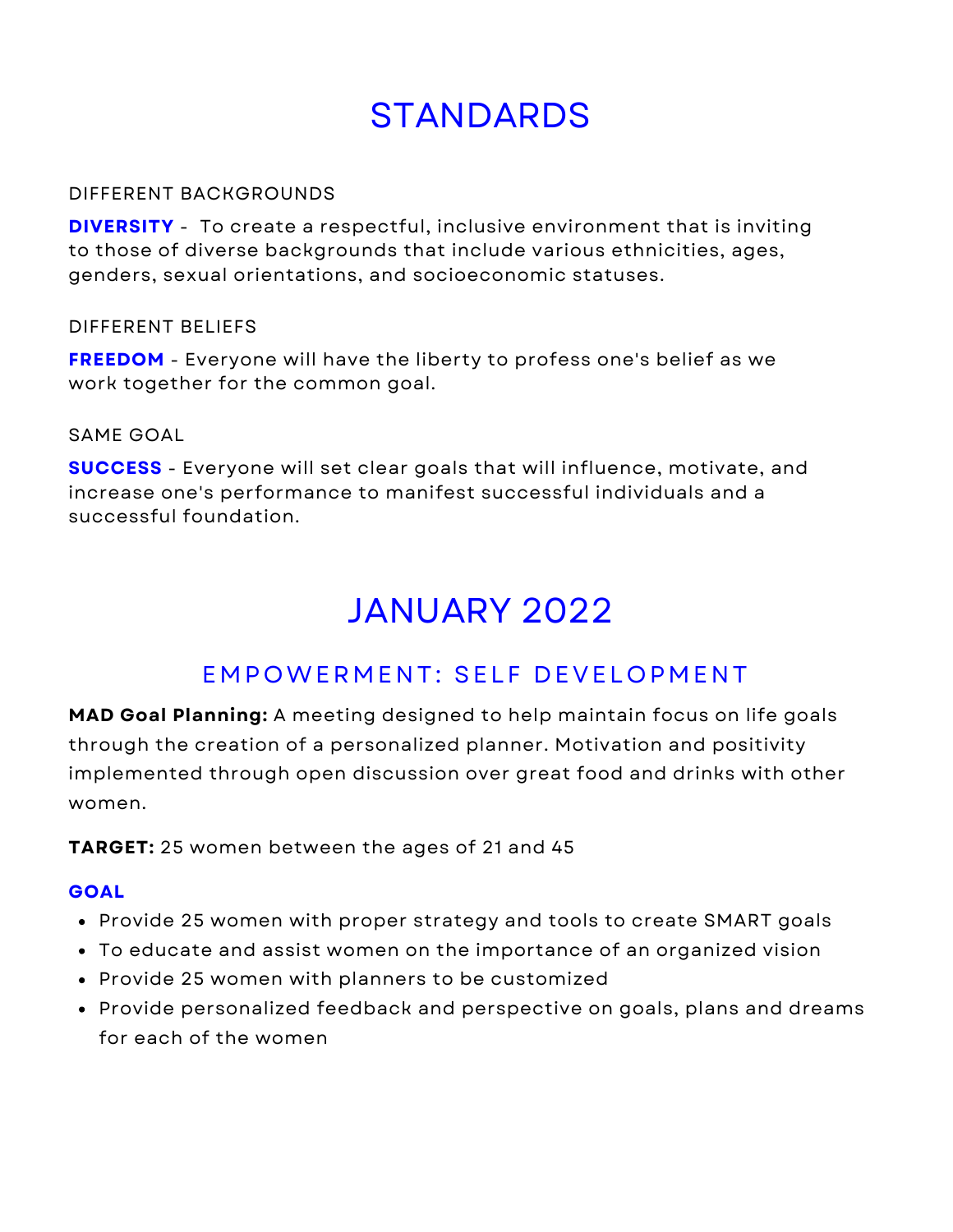## C OMMUNITY EVENTS + G IVEAWAYS

## **Community Virtual Vision Board Workshop**

#### **GOAL**

- Provide the community with proper strategy and tools to create SMART goals
- Provide a sponsored giveaway item to an attendee(s)
- Provide motivation through a social media campaign:
	- Facebook
	- YouTube
	- Instagram
	- $-700m$

## MOBILE FOOD PANTRY + MAD MEALS

## **MADhealth Box**

## **GOAL**

- Provide 25 families with a "MADhealth Box" (healthy foods box)
- Demonstration videos will be accessible through MAD YouTube Channel
- Healthy recipe cards that coordinate with the food options provided
- Free samples when permitted

\*(Family size is based at 4 people per family)

## **MAD Community Meals**

- Provide 25 meals to individuals coping with grief and bereavement
- Collaborate with a small business for meal preparation + location accessibility
- Open discussion with attendees about community concerns
- Obtain feedback for higher level authorities regarding community concerns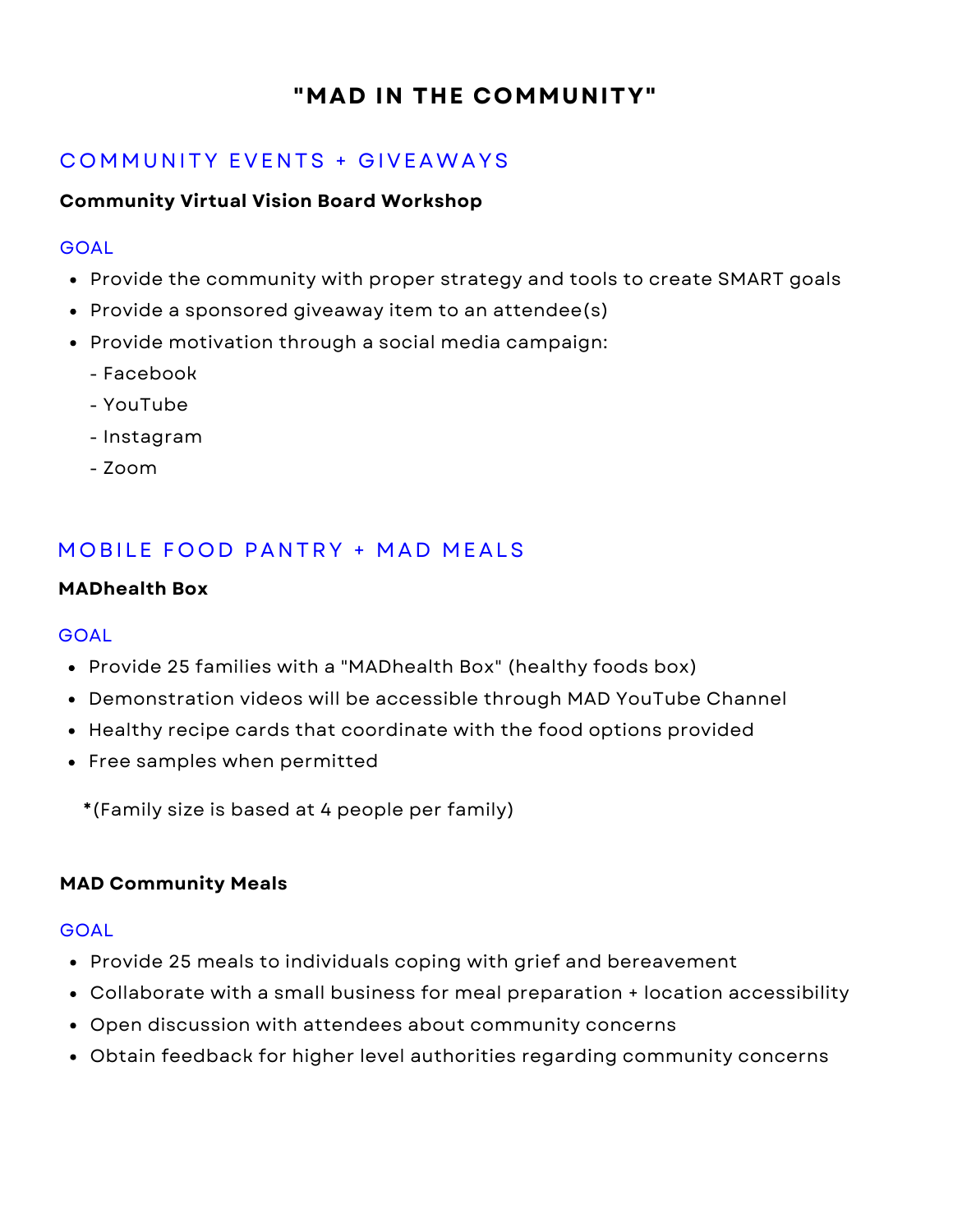## DIFFERENT BACKGROUNDS

**DIVERSITY** - To create a respectful, inclusive environment that is inviting to those of diverse backgrounds that include various ethnicities, ages, genders, sexual orientations, and socioeconomic statuses.

#### DIFFERENT BELIEFS

**FREEDOM** - Everyone will have the liberty to profess one's belief as we work together for the common goal.

## SAME GOAL

**SUCCESS** - Everyone will set clear goals that will influence, motivate, and increase one's performance to manifest successful individuals and a successful foundation.

## FEBRUARY 2022

## EMPOWERMENT: LIFE SKILLS

**Makeover MADness:** A meeting designed to improve physical attraction and appearance with the goal to improve confidence and mindset visuals of oneself through apparel, beauty, and professional photography, utilizing small businesses. Motivation and positivity are implemented through open discussion, informational speakers, and relatable vendors while enjoying healthy food and drinks with other women who are seeking a better lifestyle.

**TARGET:** 25 women between the ages of 21 and 45

- To enhance the outer appearance of 25 women through hands-on workshops led by beauty and fashion professionals
- To educate and empower 25 women on how appearance is linked to mental health
- To build social skills and confidence in the daily lives of 25 women
- Educate 25 women on how to achieve desired looks on any budget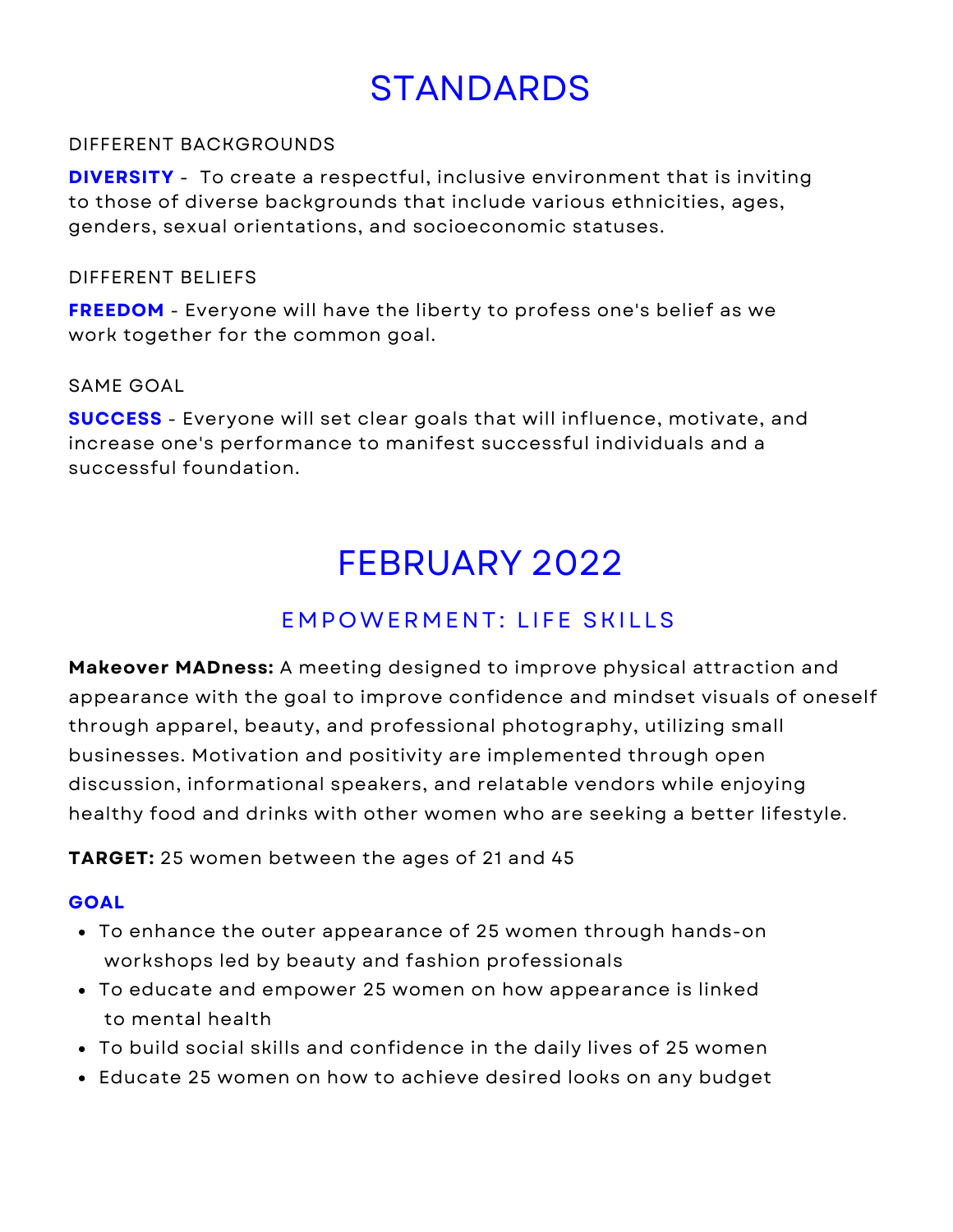## C OMMUNITY EVENTS + G IVEAWAYS

## **Community Confidence Virtual Summit**

#### GOAL

- Provide the community with creative tips and tools to building self-esteem and increasing confidence within oneself
- Provide a sponsored giveaway item to an attendee(s)
- Provide motivation through a social media campaign:
	- Facebook
	- YouTube
	- Instagram
	- Zoom

## MOBILE FOOD PANTRY + MAD MEALS

## **MADhealth Box**

#### GOAL

- Provide 25 families with a "MADhealth Box" (healthy foods box)
- Demonstration videos will be accessible through MAD YouTube Channel
- Healthy recipe cards that coordinate with the food options provided
- Free samples when permitted
	- \*(Family size is based at 4 people per family)

## **MAD Community Meals**

- Provide 25 meals to individuals working in education
- Collaborate with a small business for meal preparation + location accessibility
- Open discussion with attendees about community concerns
- Obtain feedback for higher level authorities regarding community concerns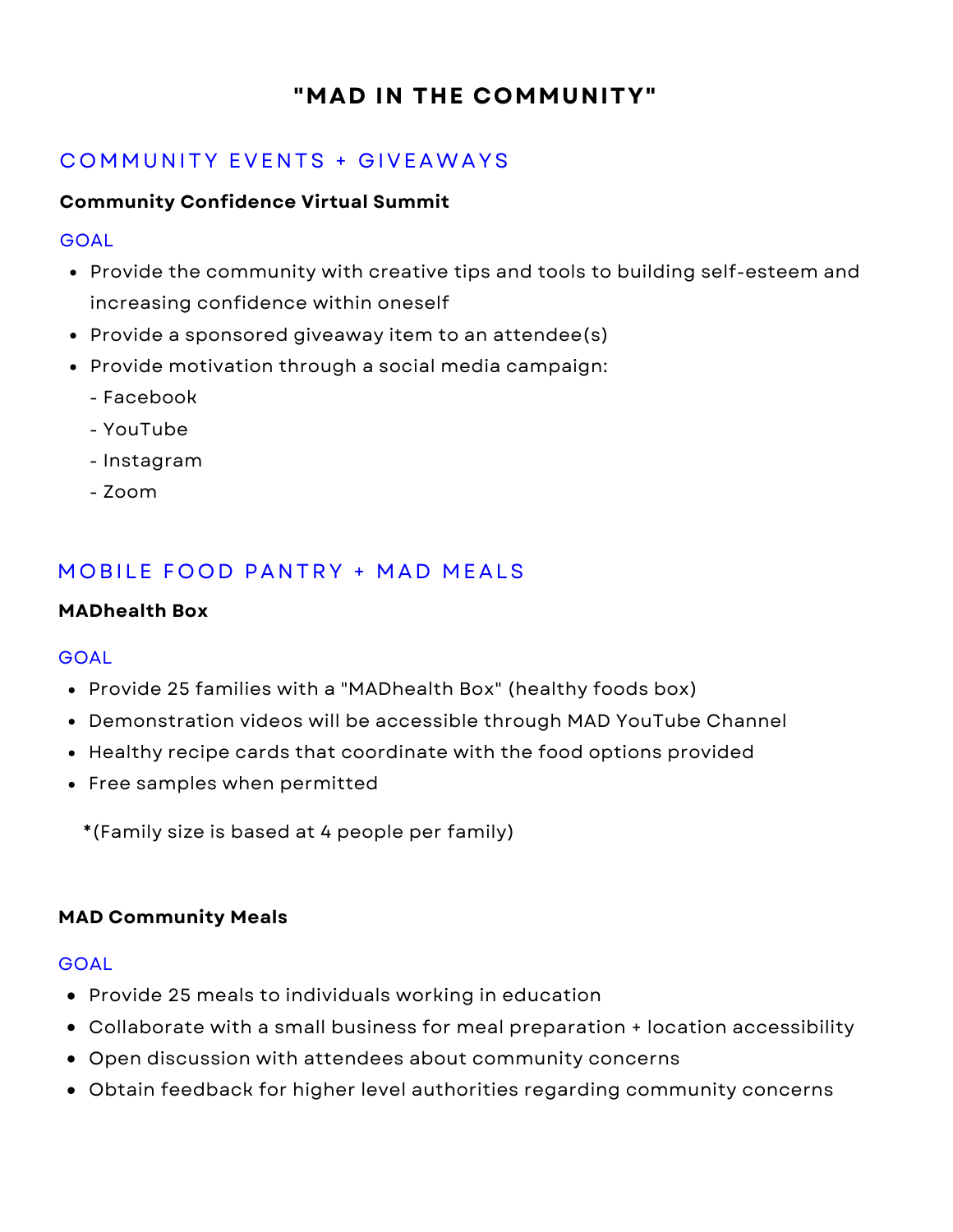## DIFFERENT BACKGROUNDS

**DIVERSITY** - To create a respectful, inclusive environment that is inviting to those of diverse backgrounds that include various ethnicities, ages, genders, sexual orientations, and socioeconomic statuses.

#### DIFFERENT BELIEFS

**FREEDOM** - Everyone will have the liberty to profess one's belief as we work together for the common goal.

#### SAME GOAL

**SUCCESS** - Everyone will set clear goals that will influence, motivate, and increase one's performance to manifest successful individuals and a successful foundation.

## MARCH 2022

## EMPOWERMENT: SELF-HEALING

**Growing in Your Thinking:** A meeting designed to bring awareness to how we think and what can be done in order to improve our way of thinking for the better. A reminder of how to think in healthy cycles by releasing, relaxing, and receiving. Motivation and positivity implemented through open discussion over a casual tea party in a relaxing environment.

**TARGET:** 25 women between the ages of 21 and 45

- To provide 25 women with mentally stimulating resources for growth with a chance for networking opportunities
- Provide a safe environment for women to release, relax and receive the information about healthy mindsets
- To provide 25 women with stimulating activities surrounding the idea of growth and success
- To provide a rigorous forum of conversation for reviewing growth goals and how to obtain results, and finding the best growing hacks to implement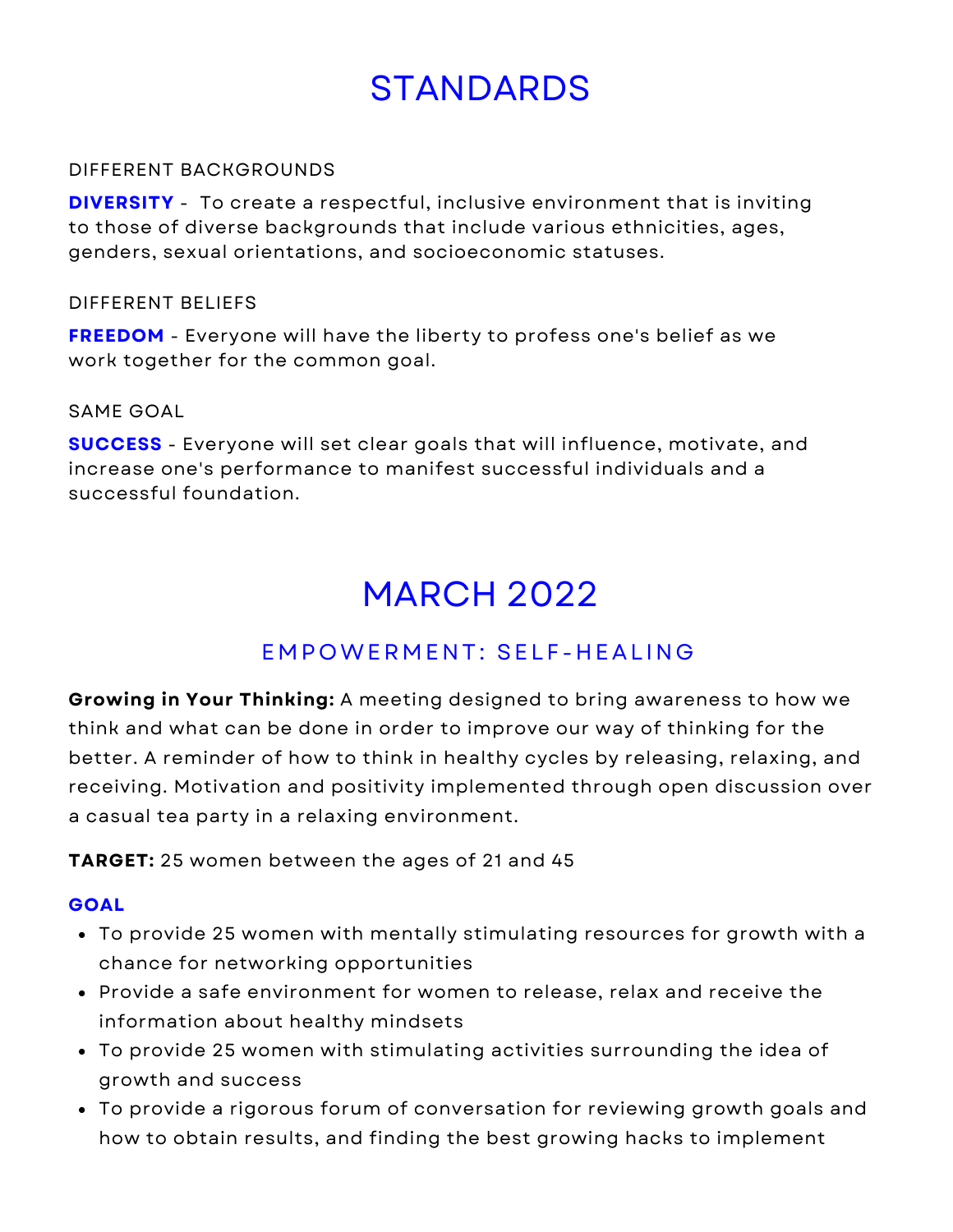## C OMMUNITY EVENTS + G IVEAWAYS

**Seeding the Community -** clean up an area around the city and plant flowers

## **GOAL**

- Provide a sponsored giveaway item to an attendee(s)
- Provide the community with a project in which volunteers of all ages work together to achieve a common goal
- Provide an opportunity for individuals to take greater responsibility for their local environment
- Plant flowers that will benefit the environment by creating more carbon dioxide absorbing and oxygen-radiating plants

## MOBILE FOOD PANTRY + MAD MEALS

## **MADhealth Box**

## **GOAL**

- Provide 25 families with a "MADhealth Box" (healthy foods box)
- Demonstration videos will be accessible through MAD YouTube Channel
- Healthy recipe cards that coordinate with the food options provided
- Free samples when permitted

\*(Family size is based at 4 people per family)

## **MAD Community Meals**

- Provide 25 meals to individuals working in law enforcement
- Collaborate with a small business for meal preparation + location accessibility
- Open discussion with attendees about community concerns
- Obtain feedback for higher level authorities regarding community concerns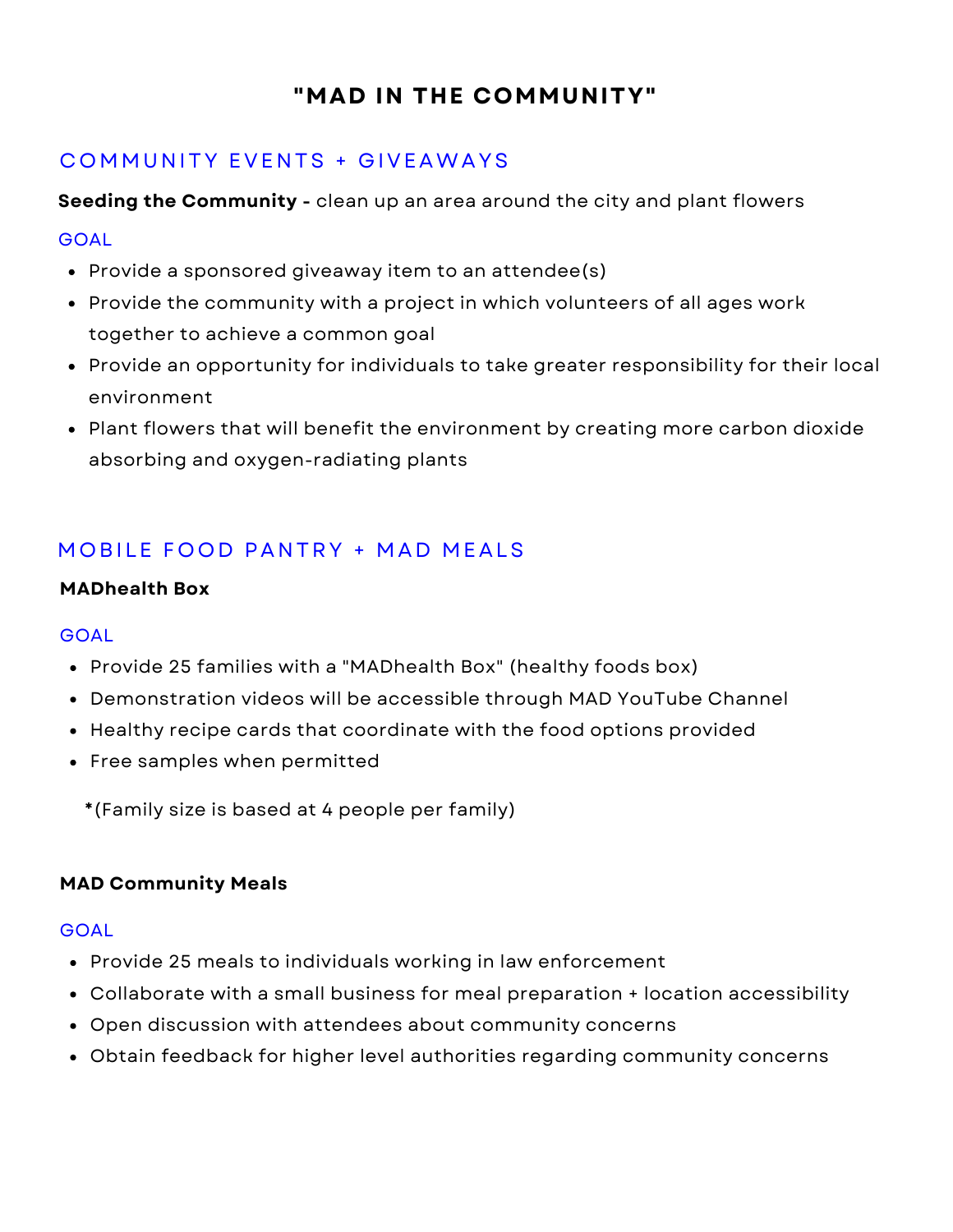## DIFFERENT BACKGROUNDS

**DIVERSITY** - To create a respectful, inclusive environment that is inviting to those of diverse backgrounds that include various ethnicities, ages, genders, sexual orientations, and socioeconomic statuses.

#### DIFFERENT BELIEFS

**FREEDOM** - Everyone will have the liberty to profess one's belief as we work together for the common goal.

#### SAME GOAL

**SUCCESS** - Everyone will set clear goals that will influence, motivate, and increase one's performance to manifest successful individuals and a successful foundation.

## APRIL 2022

## **EMPOWERMENT: LIFE SKILLS**

**MAD Family:** An expo event designed to bring families together to enjoy books, fashion, and music from local and well known individuals. This expo will also encourage reading in the home, confidence in oneself and also freedom in expression of dance and song to obtain a more positive outlook on life and the challenges that life comes with.

**TARGET:** Families and single parents with children of all ages

- Provide a swag bag with family activities, goodies and reading material for 100 families
- Provide families the opportunity of creative expression through the arts
- Provide an environment of family-friendly activities to build togetherness through physical and mental stimulation
- Provide therapy through interactive art and animal care/participation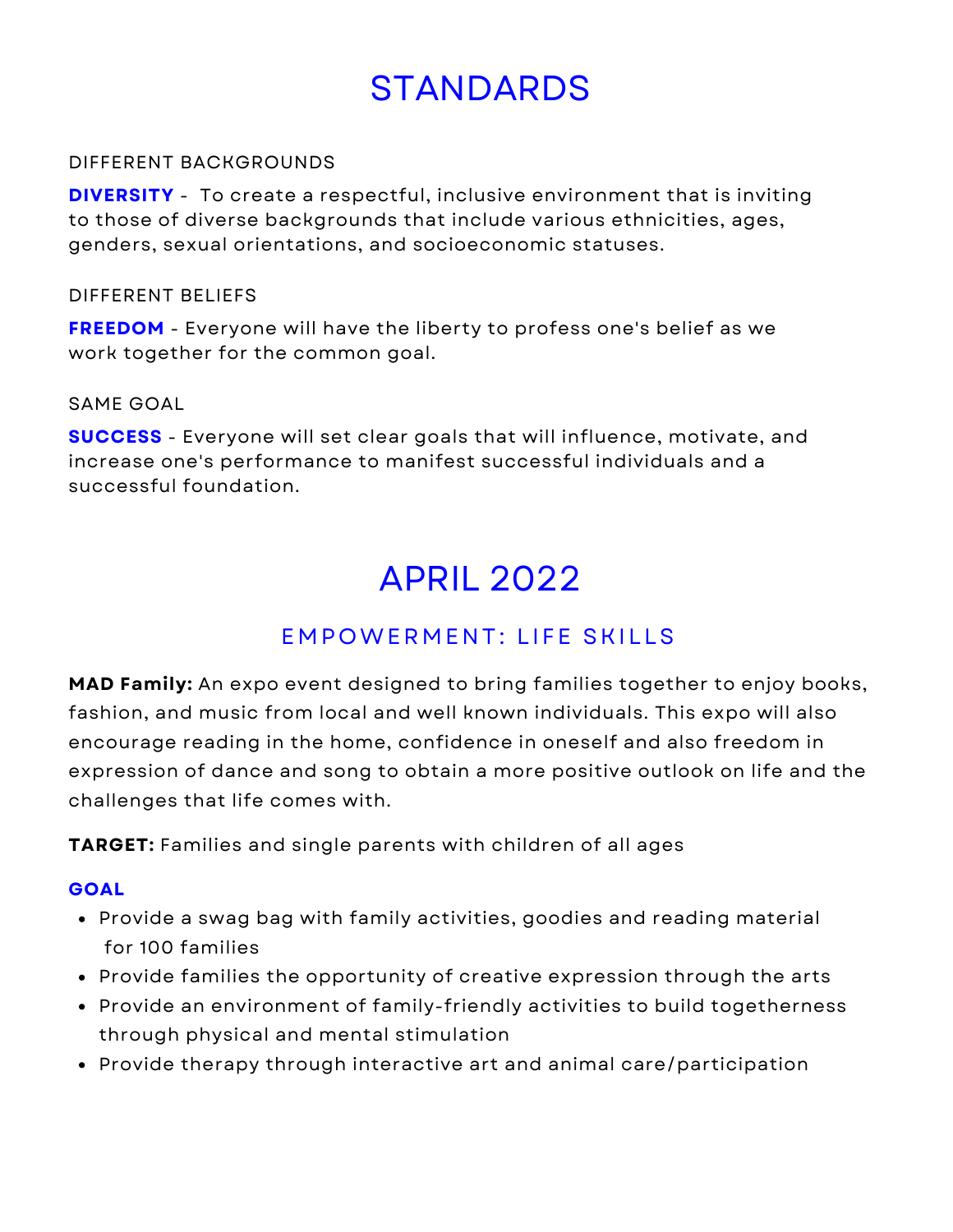## C OMMUNITY EVENTS + G IVEAWAYS

**Community Highlight Interview -** spotlighting local businesses and/or activists (virtual event)

## **GOAL**

- Highlight an individual in the community that is making a difference
- Provide family life skill tips and unique tools for everyday living
- Provide a sponsored giveaway item to highlighted person(s)
- Provide motivation through a social media campaign:
	- Facebook
	- YouTube
	- Instagram
	- $-700m$

## MOBILE FOOD PANTRY + MAD MEALS

## **MADhealth Box**

#### **GOAL**

- Provide 25 families with a "MADhealth Box" (healthy foods box)
- Demonstration videos will be accessible through MAD YouTube Channel
- Healthy recipe cards that coordinate with the food options provided
- Free samples when permitted
	- \*(Family size is based at 4 people per family)

## **MAD Community Meals**

- Provide 25 meals to individuals with disabilities
- Collaborate with a small business for meal preparation + location accessibility
- Open discussion with attendees about community concerns
- Obtain feedback for higher level authorities regarding community concerns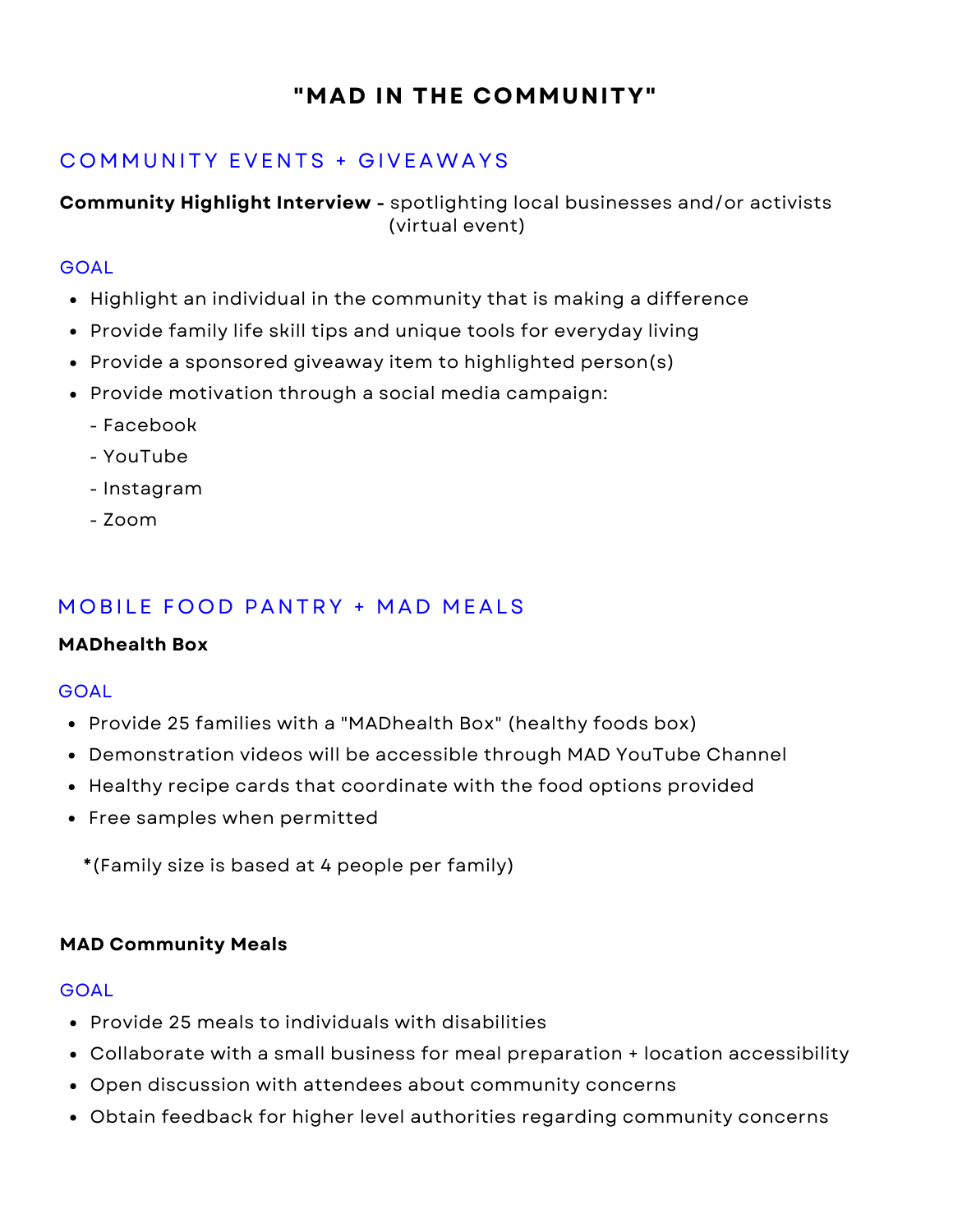#### DIFFERENT BACKGROUNDS

**DIVERSITY** - To create a respectful, inclusive environment that is inviting to those of diverse backgrounds that include various ethnicities, ages, genders, sexual orientations, and socioeconomic statuses.

#### DIFFERENT BELIEFS

**FREEDOM** - Everyone will have the liberty to profess one's belief as we work together for the common goal.

#### SAME GOAL

**SUCCESS** - Everyone will set clear goals that will influence, motivate, and increase one's performance to manifest successful individuals and a successful foundation.

## MAY 2022

## EMPOWERMENT: SELF-HEALING

**Let It Go: Finding Comfort in your Past:** A meeting (with guest speaker) designed to address an issue from the past. Once addressed, formulate a plan to let go of that issue in order for progression in life to continue or take place. A reminder of how to use the cycles of releasing, relaxing, and receiving to find comfort and wisdom on moving forward. Motivation and positivity implemented through open discussion over food and drinks.

**TARGET:** 25 women between the ages of 21 and 45

- To create an environment of safe release from one's past pains
- To educate 25 women on beneficial strategies to release stress.
- Create an experience of release that creates a mental memory of transition
- Provide a therapeutic session with a professional therapist to assist the women in creating their own plan for mental freedom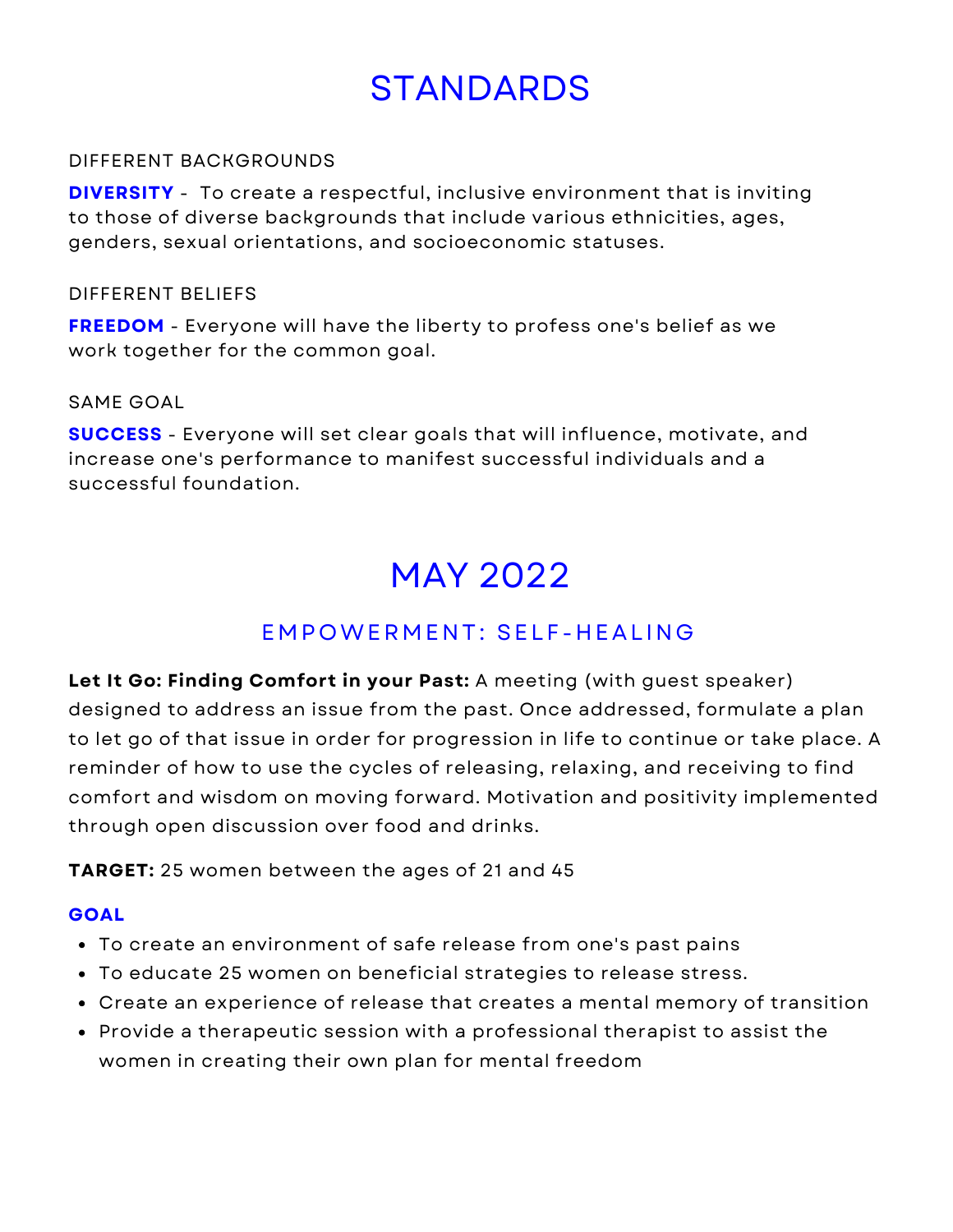## C OMMUNITY EVENTS + G IVEAWAYS

**Community Release Party -** an interactive activity with biodegradable lanterns

## **GOAL**

- Provide a tangible visual to release in representation of letting go of the past
- Provide the community with a safe environment to release
- Provide a sponsored giveaway item to highlighted person(s)
- Provide motivation through a social media campaign:
	- Facebook
	- YouTube
	- Instagram
	- Zoom

## MOBILE FOOD PANTRY + MAD MEALS

## **MADhealth Box**

## **GOAL**

- Provide 25 families with a "MADhealth Box" (healthy foods box)
- Demonstration videos will be accessible through MAD YouTube Channel
- Healthy recipe cards that coordinate with the food options provided
- Free samples when permitted
	- \*(Family size is based at 4 people per family)

## **MAD Community Meals**

- Provide 25 meals to local veterans and members of Veteran Affairs
- Collaborate with a small business for meal preparation + location accessibility
- Open discussion with attendees about community concerns
- Obtain feedback for higher level authorities regarding community concerns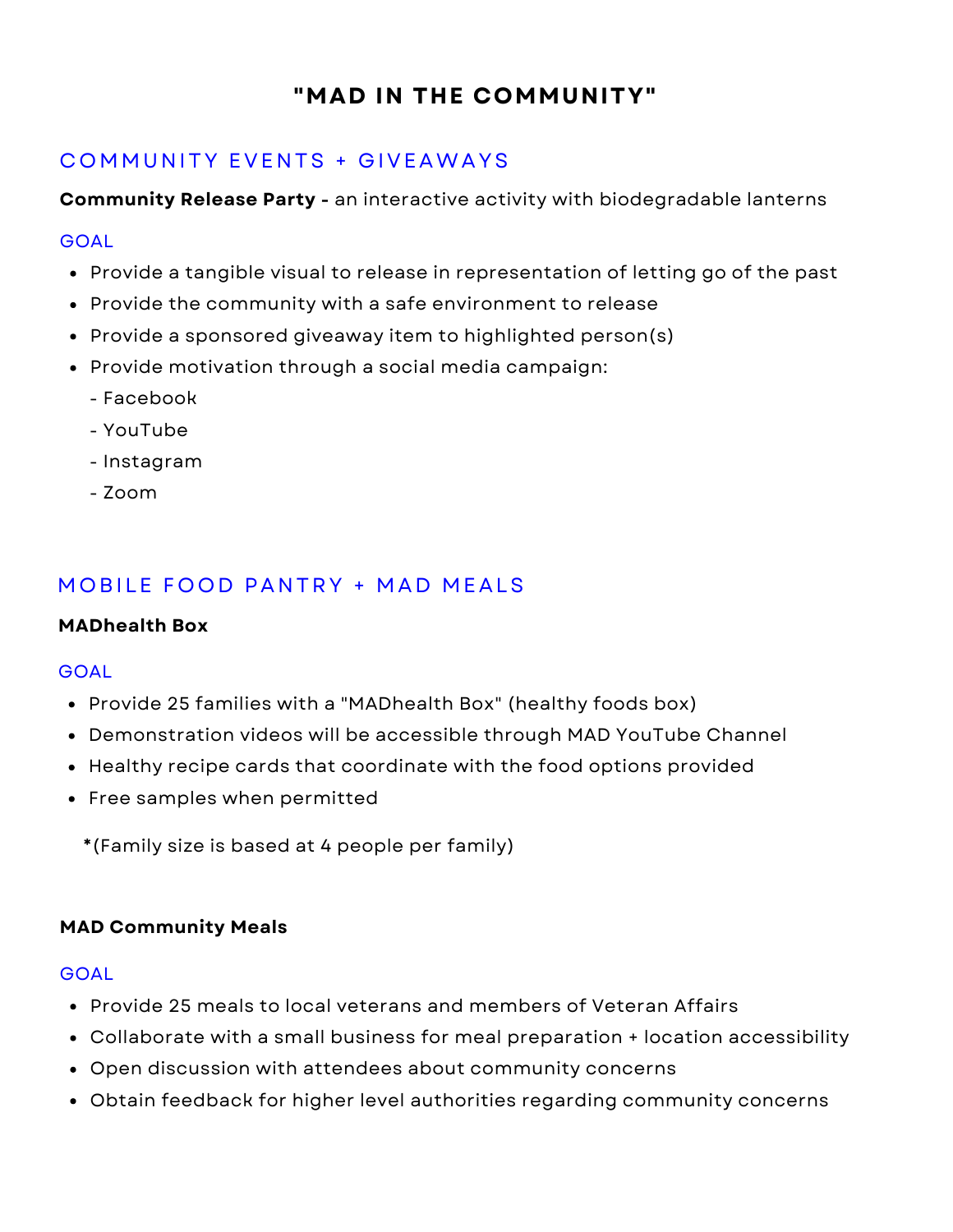#### DIFFERENT BACKGROUNDS

**DIVERSITY** - To create a respectful, inclusive environment that is inviting to those of diverse backgrounds that include various ethnicities, ages, genders, sexual orientations, and socioeconomic statuses.

#### DIFFERENT BELIEFS

**FREEDOM** - Everyone will have the liberty to profess one's belief as we work together for the common goal.

#### SAME GOAL

**SUCCESS** - Everyone will set clear goals that will influence, motivate, and increase one's performance to manifest successful individuals and a successful foundation.

## JUNE 2022

## EMPOWERMENT: SELF-HEALING

**Open Mic: Release of Self Expression:** A meeting designed to create a platform for artists and unknown artists of all ages to release through different forms of art such as music, poetry, dance, painting, one act, and more. Motivation and positivity are implemented through open acts and the receiving of positive or enlightening messages from each performer. Meeting attendees will have the opportunity to speak about each performance in an open discussion organized manner.

## **TARGET:** OPEN TO THE COMMUNTIY 21 AND OLDER

- Provide a platform for participants to express themselves in a creative way
- Provide a positive environment for open dialogue to provide people with honest feedback
- Provide an environment for people to release their stressors and worries within a safe space
- Provide a space for networking and connections through a positive environment of 'release, relax, and receive'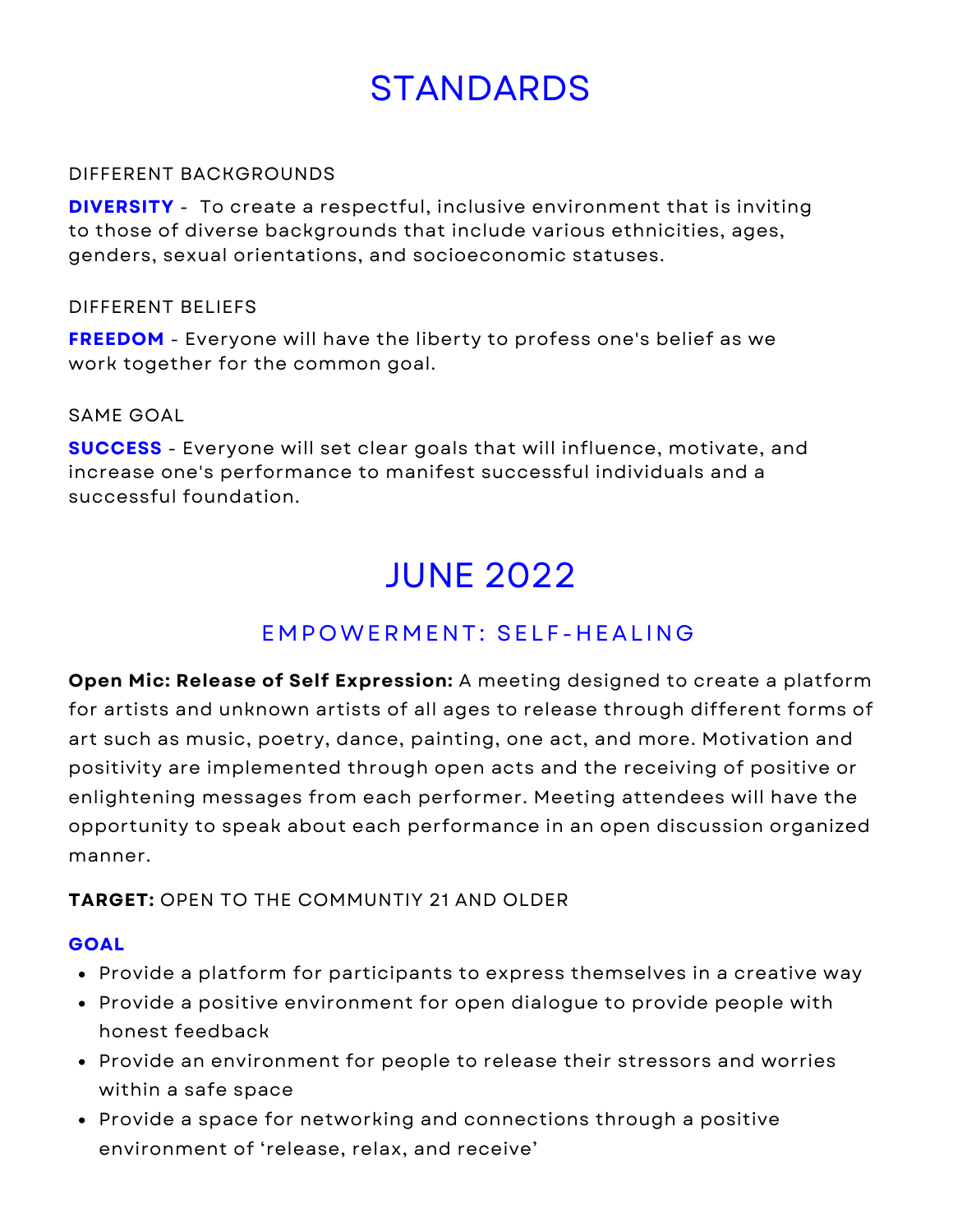## C OMMUNITY EVENTS + G IVEAWAYS

**Community Highlight Interview -** spotlighting local businesses and/or activists (virtual event)

## **GOAL**

- Highlight an individual in the community that is making a difference
- Provide family life skill tips and unique tools for everyday living
- Provide a sponsored giveaway item to highlighted person(s)
- Provide motivation through a social media campaign:
	- Facebook
	- YouTube
	- Instagram
	- $-700m$

## MOBILE FOOD PANTRY + MAD MEALS

## **MADhealth Box**

#### **GOAL**

- Provide 25 families with a "MADhealth Box" (healthy foods box)
- Demonstration videos will be accessible through MAD YouTube Channel
- Healthy recipe cards that coordinate with the food options provided
- Free samples when permitted
	- \*(Family size is based at 4 people per family)

## **MAD Community Meals**

- Provide 25 meals to men in appreciation for Men's Health Month
- Collaborate with a small business for meal preparation + location accessibility
- Open discussion with attendees about community concerns
- Obtain feedback for higher level authorities regarding community concerns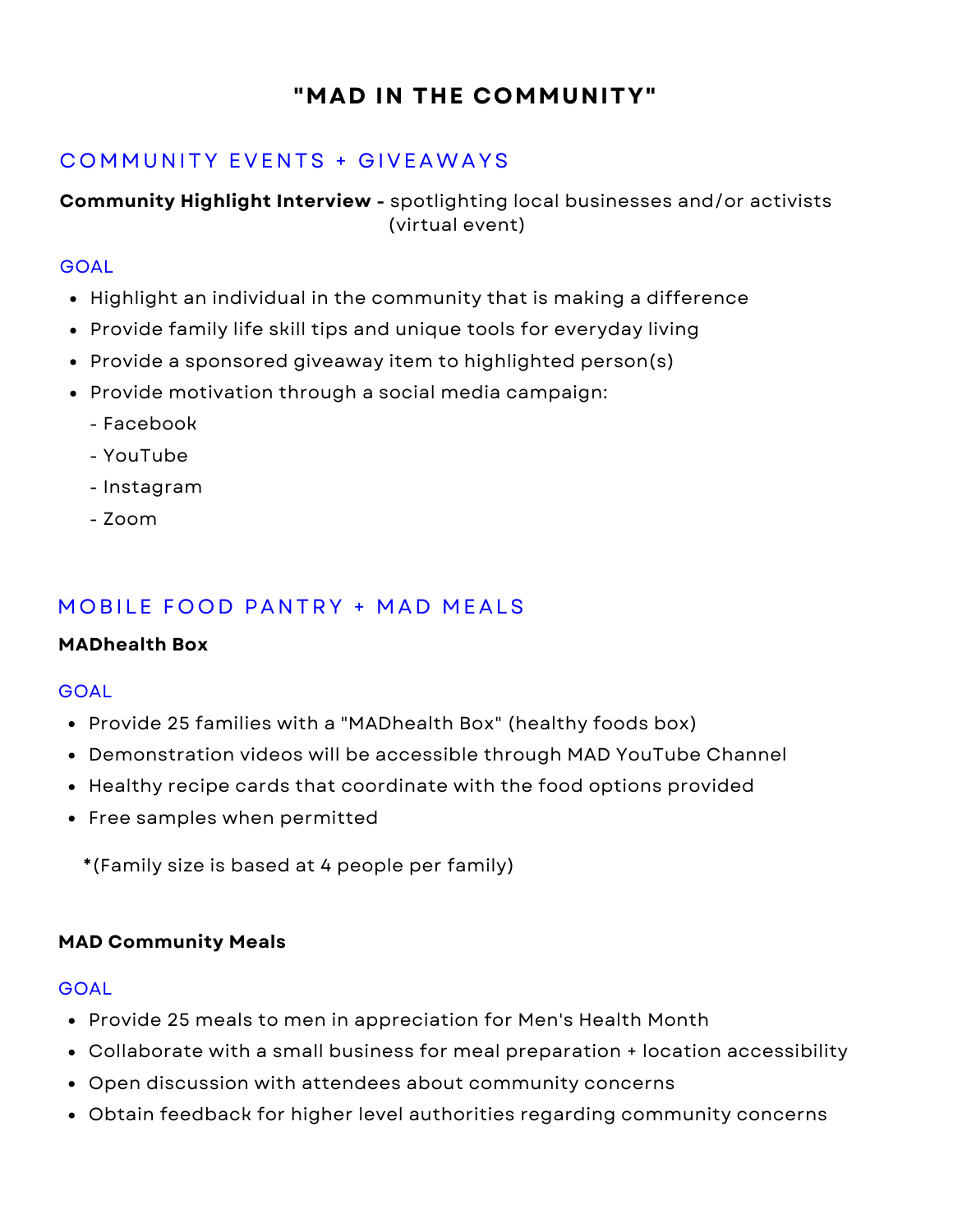#### DIFFERENT BACKGROUNDS

**DIVERSITY** - To create a respectful, inclusive environment that is inviting to those of diverse backgrounds that include various ethnicities, ages, genders, sexual orientations, and socioeconomic statuses.

#### DIFFERENT BELIEFS

**FREEDOM** - Everyone will have the liberty to profess one's belief as we work together for the common goal.

#### SAME GOAL

**SUCCESS** - Everyone will set clear goals that will influence, motivate, and increase one's performance to manifest successful individuals and a successful foundation.

## JULY 2022

## EMPOWERMENT: SELF DEVELOPMENT

**MADanniversary:** Review + Reflect; A meeting designed to reflect on the past year of the MAD organization. Motivation and positivity implemented through special guest speakers, reflections, and musical preferences in a formal banquet setting. Guests will be asked to dress formally and the event will end with an evening of dancing.

**TARGET:** MAD Members and invitees only

- To provide a safe space for most of the attendees to share and reflect on personal growth through the year
- Provide a platform for MAD women and members to share their personal goals and achievements
- Provide women and guests a way to honor and normalize self celebration
- Provide a formal presentation for new blue heart member inductees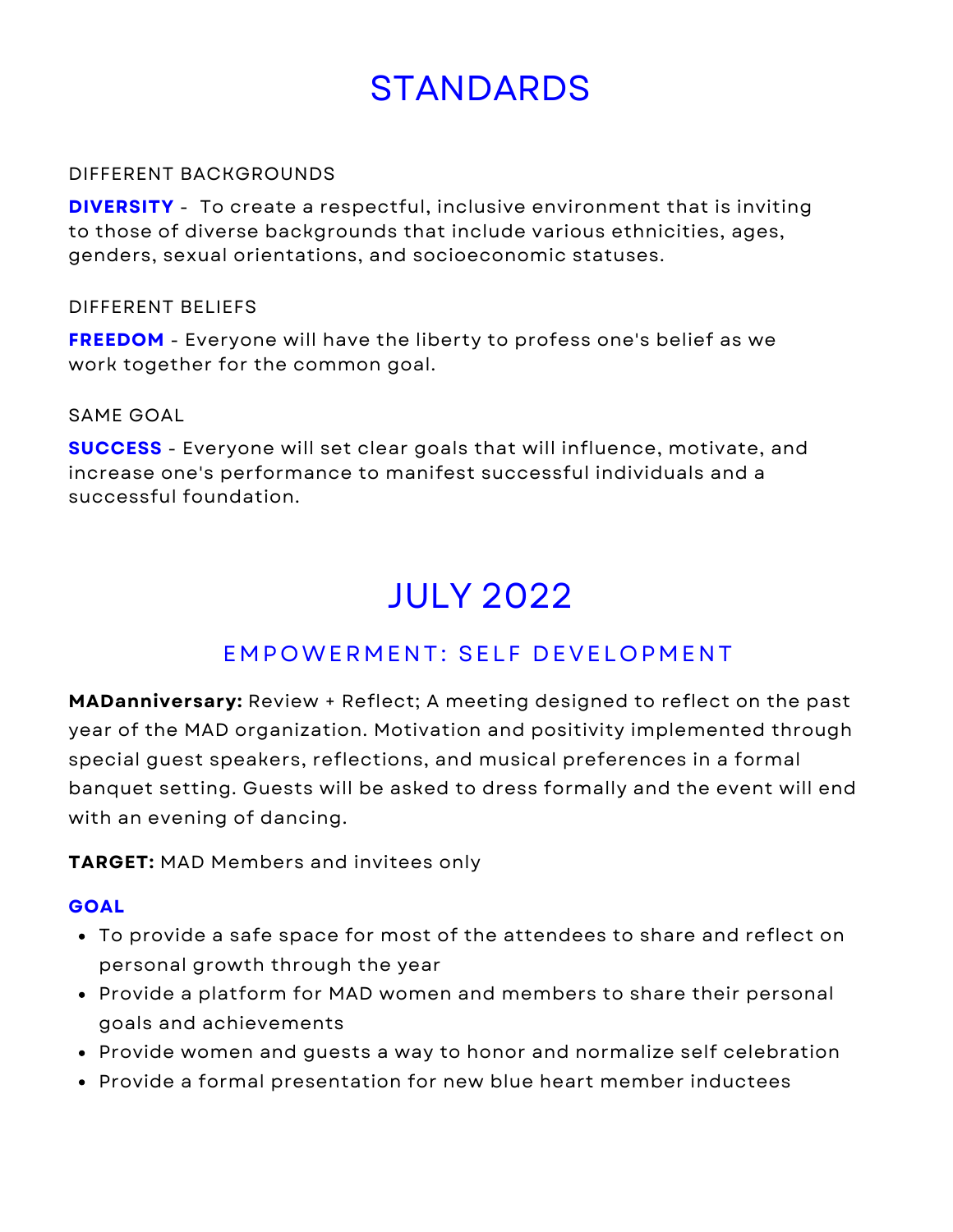## C OMMUNITY EVENTS + G IVEAWAYS

**Community Highlight Presentation -** recapping community highlight interviews thus far with a special presentation

#### **GOAL**

- Highlights of community interviews and events through a film presentation
- Provide motivation about the importance of looking back to move forward
- Provide motivation through a social media campaign:
	- Facebook
	- YouTube
	- Instagram
	- $-700m$

## MOBILE FOOD PANTRY + MAD MEALS

#### **MADhealth Box**

#### **GOAL**

- Provide 25 families with a "MADhealth Box" (healthy foods box)
- Demonstration videos will be accessible through MAD YouTube Channel
- Healthy recipe cards that coordinate with the food options provided
- Free samples when permitted
	- \*(Family size is based at 4 people per family)

#### **MAD Community Meals**

- Provide 25 meals to a variety of children, ages 5 12
- Collaborate with a small business for meal preparation + location accessibility
- Open discussion with attendees about community concerns
- Obtain feedback for higher level authorities regarding community concerns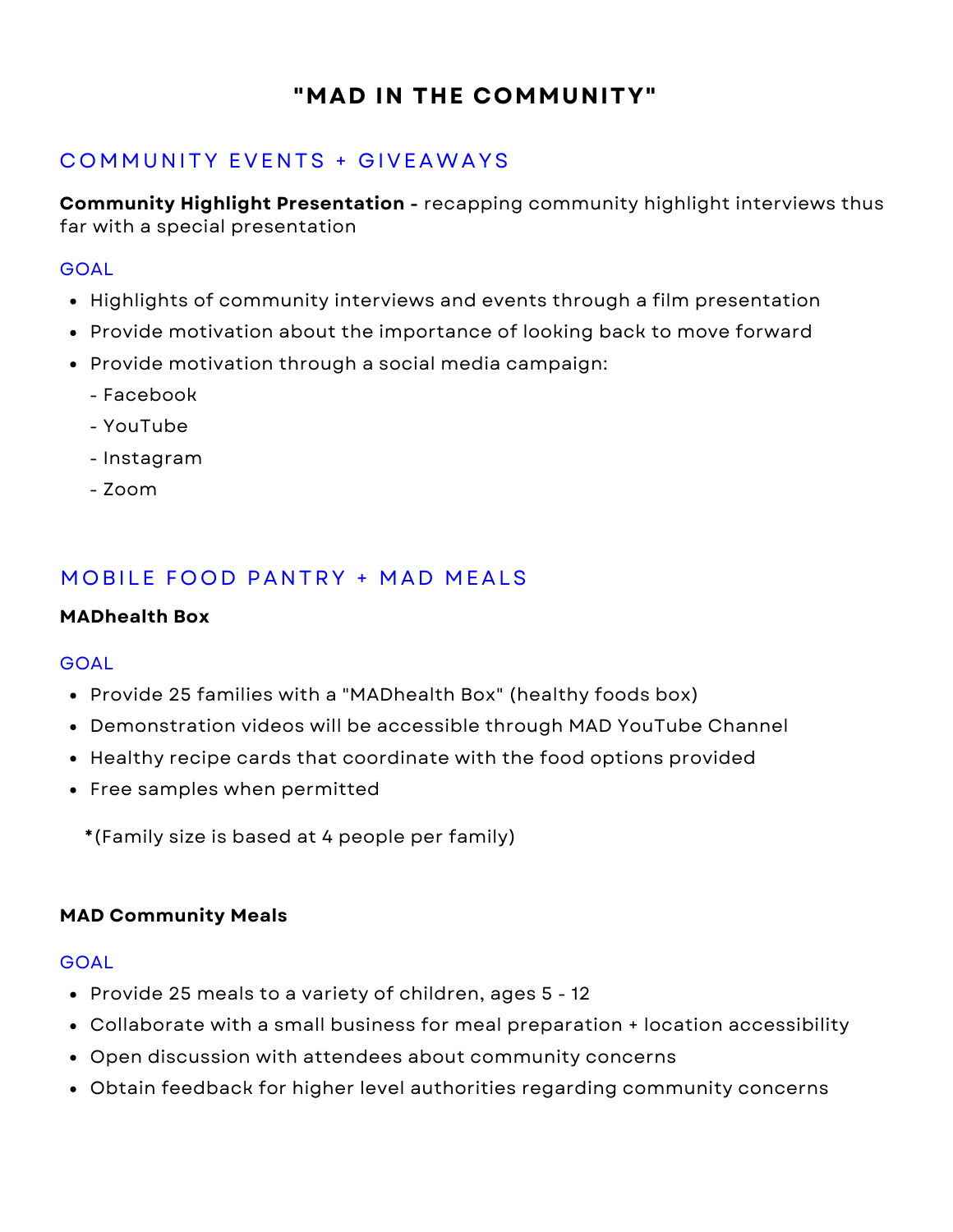#### DIFFERENT BACKGROUNDS

**DIVERSITY** - To create a respectful, inclusive environment that is inviting to those of diverse backgrounds that include various ethnicities, ages, genders, sexual orientations, and socioeconomic statuses.

#### DIFFERENT BELIEFS

**FREEDOM** - Everyone will have the liberty to profess one's belief as we work together for the common goal.

#### SAME GOAL

**SUCCESS** - Everyone will set clear goals that will influence, motivate, and increase one's performance to manifest successful individuals and a successful foundation.

## AUGUST 2022

## EMPOWERMENT: LIFE SKILLS

**MADmoney Moves:** A meeting designed to create a financial plan to aid one in setting long and short-term life goals for a better financial future. Motivation and positivity implemented through making a financial plan to meet your personal goals. Special guest, World System Builders, will be educating and empowering families to become financially independent.

**TARGET:** 25 women between the ages of 21 and 45

- Provide 25 women with a personalized financial plan for year
- Provide a packet of informational material/resources with worksheets and a list of various free courses and workshops
- Assist 25 women with credit repair education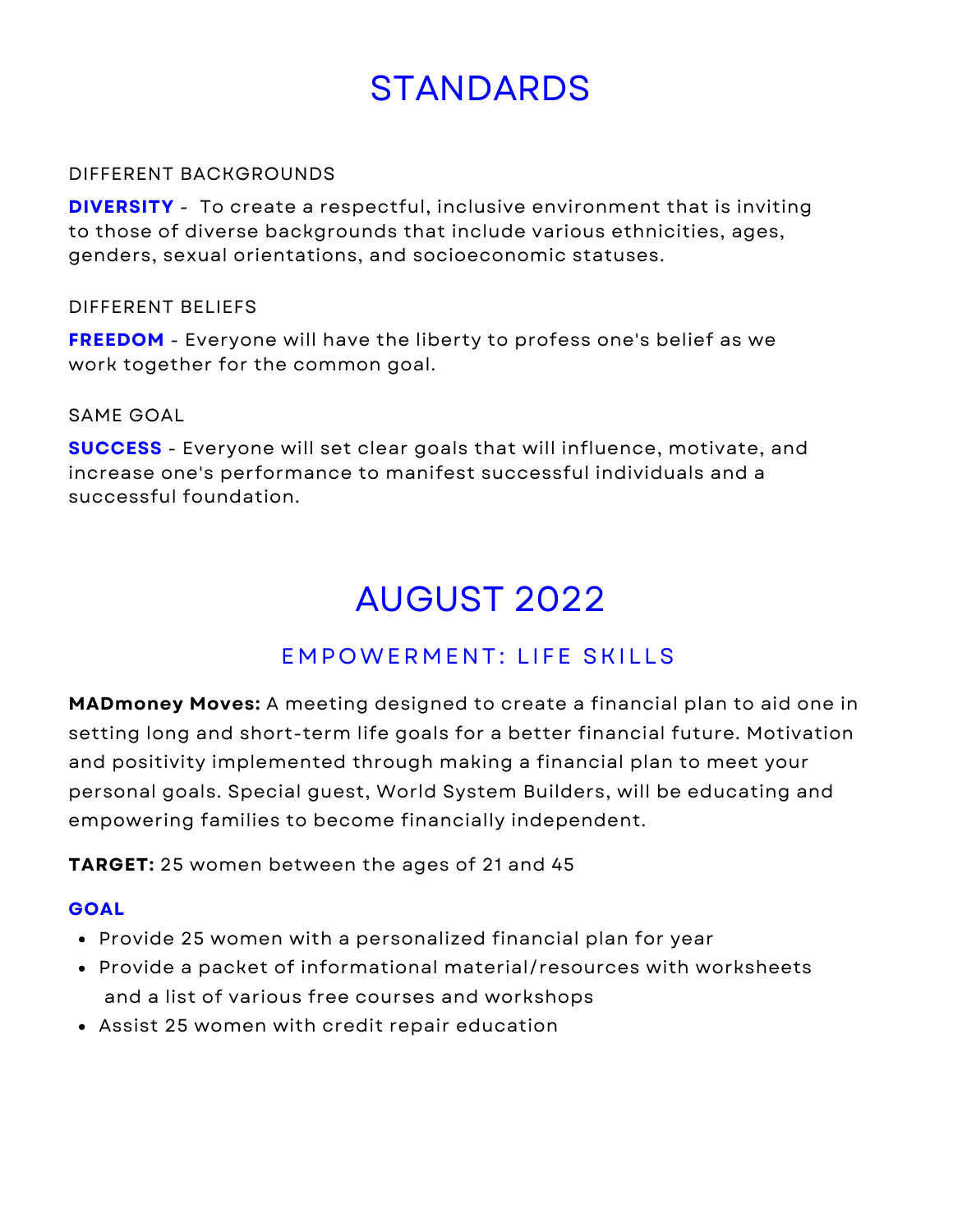## C OMMUNITY EVENTS + G IVEAWAYS

**Community Financial Literacy** sponsored by World Systems Builder

## **GOAL**

- Deliver the best financial education and revolutionize the financial service industry through a reliable, buildable system - a mission of World Systems Builder
- Provide a sponsored giveaway item to an attendee(s)
- Provide motivation through a social media campaign:
	- Facebook
	- YouTube
	- Instagram
	- $-7$ oom

## MOBILE FOOD PANTRY + MAD MEALS

## **MADhealth Box**

## **GOAL**

- Provide 25 families with a "MADhealth Box" (healthy foods box)
- Demonstration videos will be accessible through MAD YouTube Channel
- Healthy recipe cards that coordinate with the food options provided
- Free samples when permitted
	- \*(Family size is based at 4 people per family)

## **MAD Community Meals**

- Provide 25 meals to a variety of teenagers, ages 13 19
- Collaborate with a small business for meal preparation + location accessibility
- Open discussion with attendees about community concerns
- Obtain feedback for higher level authorities regarding community concerns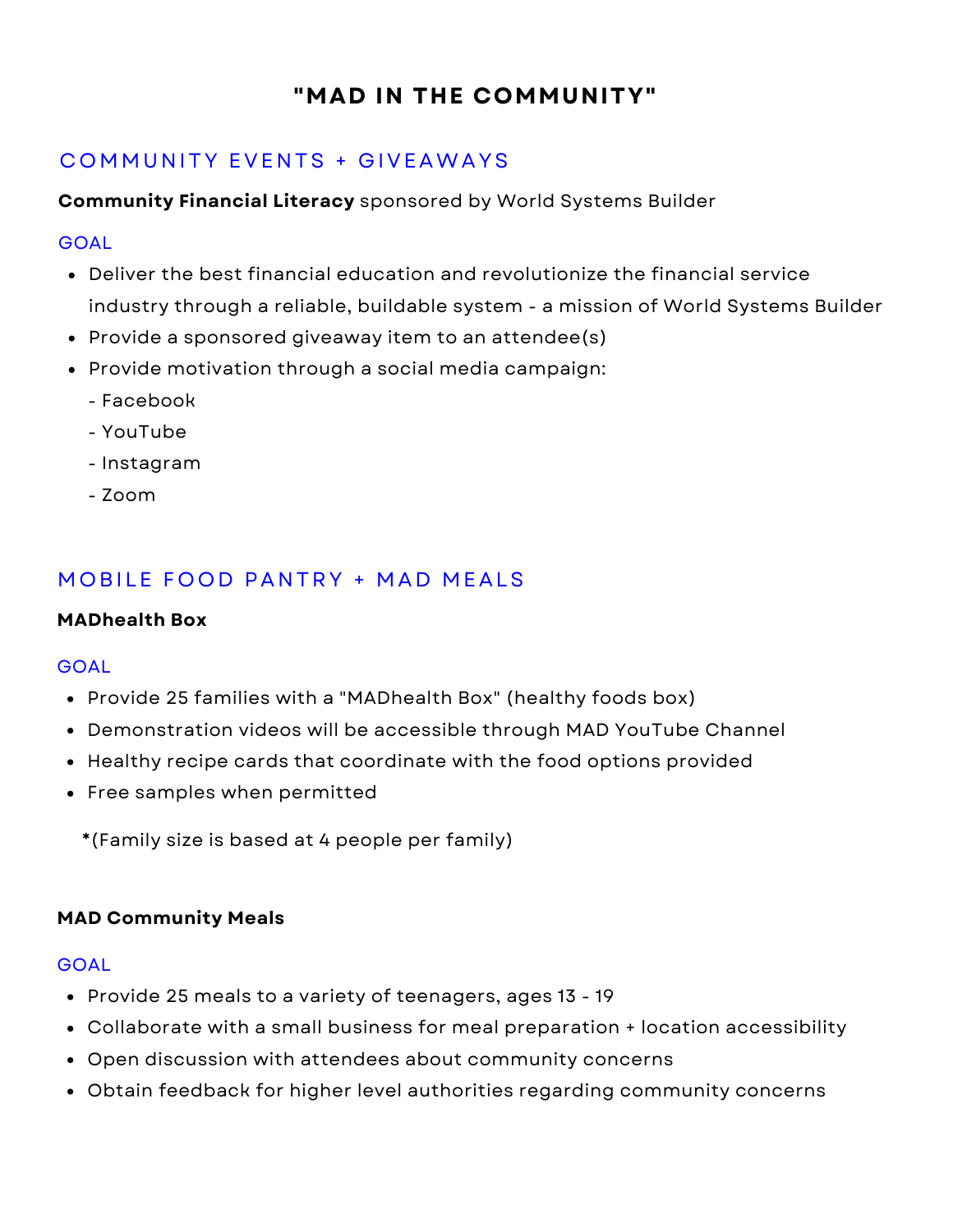## DIFFERENT BACKGROUNDS

**DIVERSITY** - To create a respectful, inclusive environment that is inviting to those of diverse backgrounds that include various ethnicities, ages, genders, sexual orientations, and socioeconomic statuses.

#### DIFFERENT BELIEFS

**FREEDOM** - Everyone will have the liberty to profess one's belief as we work together for the common goal.

## SAME GOAL

**SUCCESS** - Everyone will set clear goals that will influence, motivate, and increase one's performance to manifest successful individuals and a successful foundation.

## SEPTEMBER 2022

## EMPOWERMENT: SELF-HEALING

**Spiritual Growth:** All beliefs and religions are welcome. The MAD organization will not persuade a certain religion or belief. Our goal is to help bring awareness to where you are in your spiritual growth. The MAD organization will direct you to the proper organization and/or spiritual leader if you are seeking direction. Motivation and positivity implemented through open discussion in a relaxing, safe environment.

**TARGET:** 25 women between the ages of 21 and 45

- To provide 25 women with various forms of resourceful information on different perspectives for spiritual development
- To help women relearn and know themselves on a deeper level to form their own spiritual path
- To provide a platform for diverse people of different backgrounds to learn about one another in a safe space
- To introduce different spiritual perspectives to women who do not know and/or understand what spiritual identity is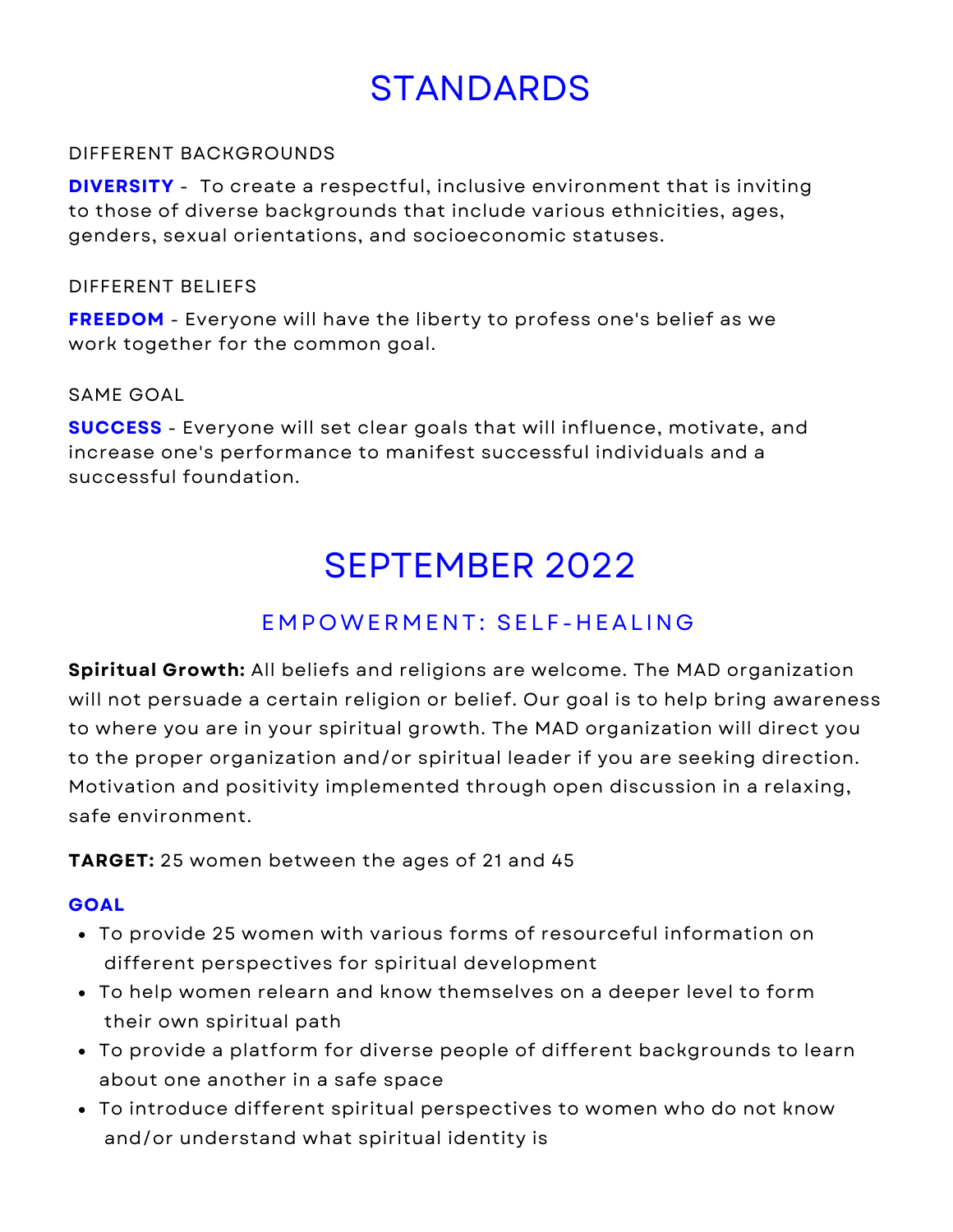## C OMMUNITY EVENTS + G IVEAWAYS

**Community Prayer and Meditation -** a gathering of like-minded individuals to achieve a common goal of release and receive

## **GOAL**

- Provide a platform for diverse people of different spiritual backgrounds to express their form of worship
- Provide a sponsored giveaway item to an attendee(s)
- Provide motivation through a social media campaign:
	- Facebook
	- YouTube
	- Instagram
	- $-7$ oom

## MOBILE FOOD PANTRY + MAD MEALS

## **MADhealth Box**

## **GOAL**

- Provide 25 families with a "MADhealth Box" (healthy foods box)
- Demonstration videos will be accessible through MAD YouTube Channel
- Healthy recipe cards that coordinate with the food options provided
- Free samples when permitted
	- \*(Family size is based at 4 people per family)

## **MAD Community Meals**

- Provide 25 meals to elderly adults in appreciation of Grandparent's Day
- Collaborate with a small business for meal preparation + location accessibility
- Open discussion with attendees about community concerns
- Obtain feedback for higher level authorities regarding community concerns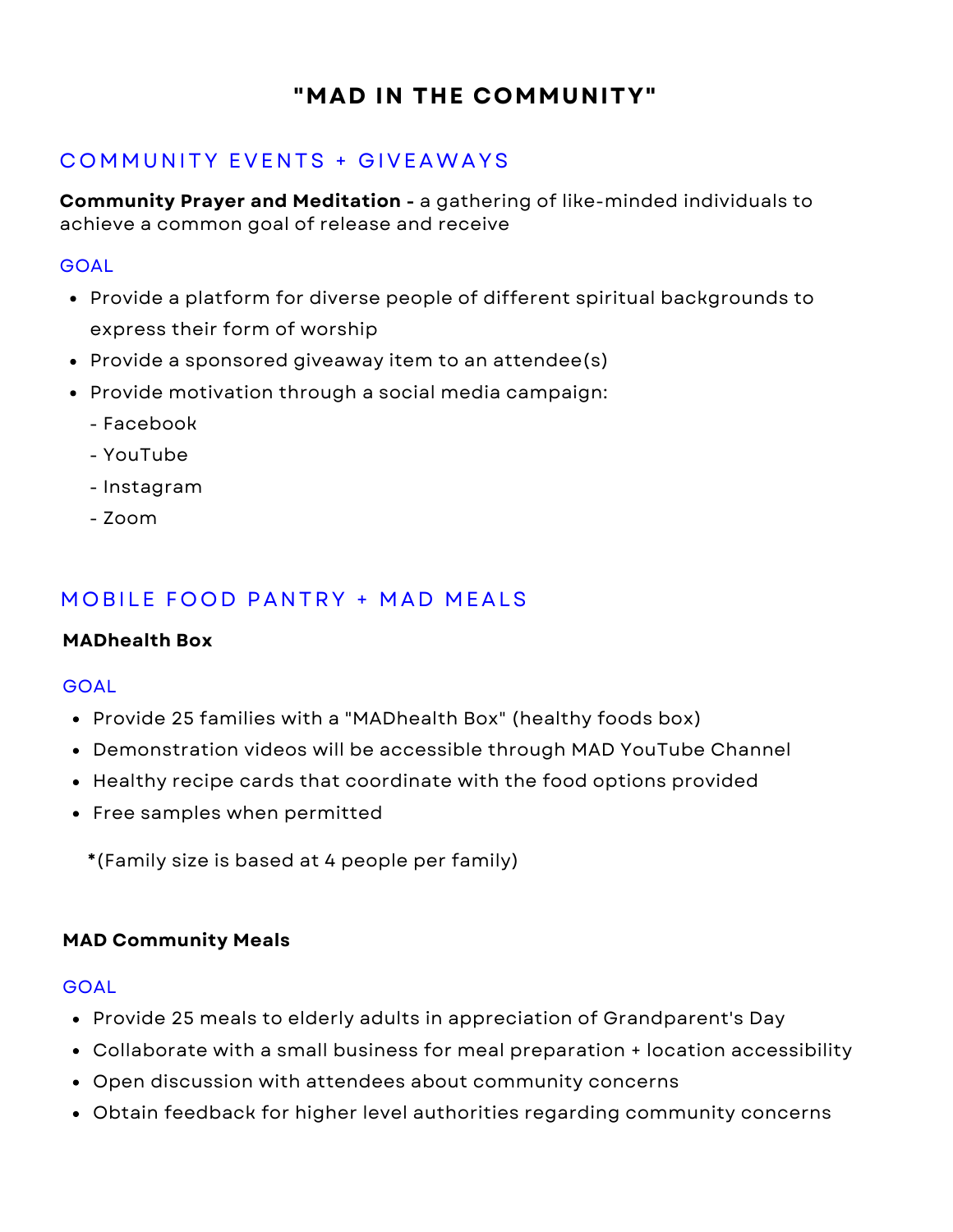## DIFFERENT BACKGROUNDS

**DIVERSITY** - To create a respectful, inclusive environment that is inviting to those of diverse backgrounds that include various ethnicities, ages, genders, sexual orientations, and socioeconomic statuses.

#### DIFFERENT BELIEFS

**FREEDOM** - Everyone will have the liberty to profess one's belief as we work together for the common goal.

#### SAME GOAL

**SUCCESS** - Everyone will set clear goals that will influence, motivate, and increase one's performance to manifest successful individuals and a successful foundation.

## OCTOBER 2022

## EMPOWERMENT: LIFE SKILLS

**MAD about Domestic Violence:** Motivation and positivity implemented through an event made to bring awareness about domestic violence through speakers, musical performers, dance, poetry, informational vendors, small business vendors, and entrepreneur vendors.

**Breast Cancer Awareness** is also in October. MAD has incorporated a special section in our program for the ones who have crossed over and the ones who are still fighting.

**TARGET:** 25 women between the ages of 21 and 45

- To educate and provide resources to 25 women about the importance of Domestic Violence and Breast Cancer Awareness
- To bring awareness to local businesses and provide an outlet for them to be actively involved in the DV platform
- To provide a platform for artistic expression to bring about DV awareness
- To provide a special presentation to acknowledge people that are DV survivors, and/or those that have passed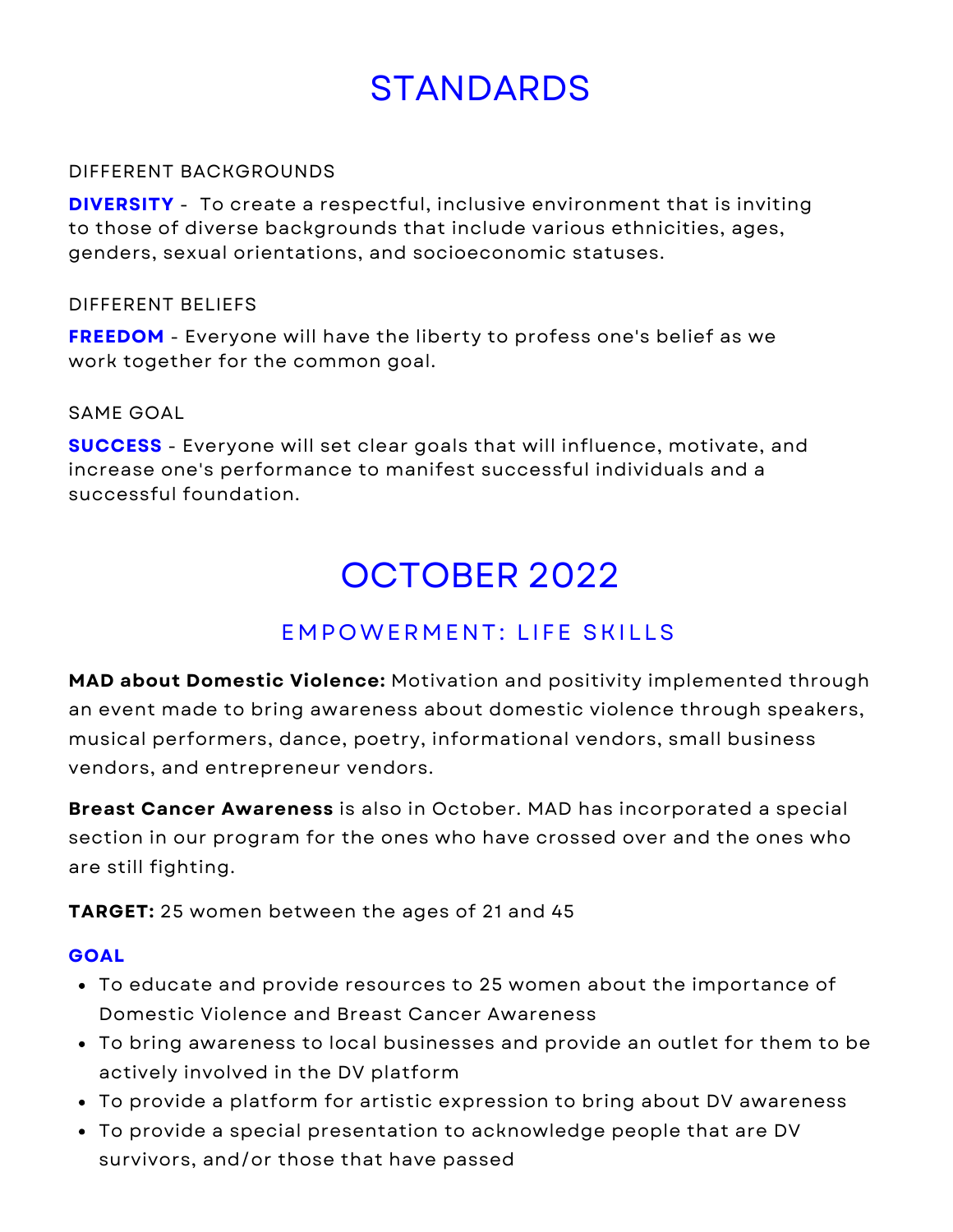## C OMMUNITY EVENTS + G IVEAWAYS

**Community Highlight Interview -** spotlighting local businesses and/or activists (virtual event)

#### **GOAL**

- Highlight an individual in the community that is making a difference
- Provide family life skill tips and unique tools for everyday living
- Provide a sponsored giveaway item to highlighted person(s)
- Provide motivation through a social media campaign:
	- Facebook
	- YouTube
	- Instagram
	- $-700m$

## MOBILE FOOD PANTRY + MAD MEALS

## **MADhealth Box**

#### **GOAL**

- Provide 25 families with a "MADhealth Box" (healthy foods box)
- Demonstration videos will be accessible through MAD YouTube Channel
- Healthy recipe cards that coordinate with the food options provided
- Free samples when permitted
	- \*(Family size is based at 4 people per family)

## **MAD Community Meals**

- Provide 25 meals to LGBTQ individuals in support of PRIDE Month
- Collaborate with a small business for meal preparation + location accessibility
- Open discussion with attendees about community concerns
- Obtain feedback for higher level authorities regarding community concerns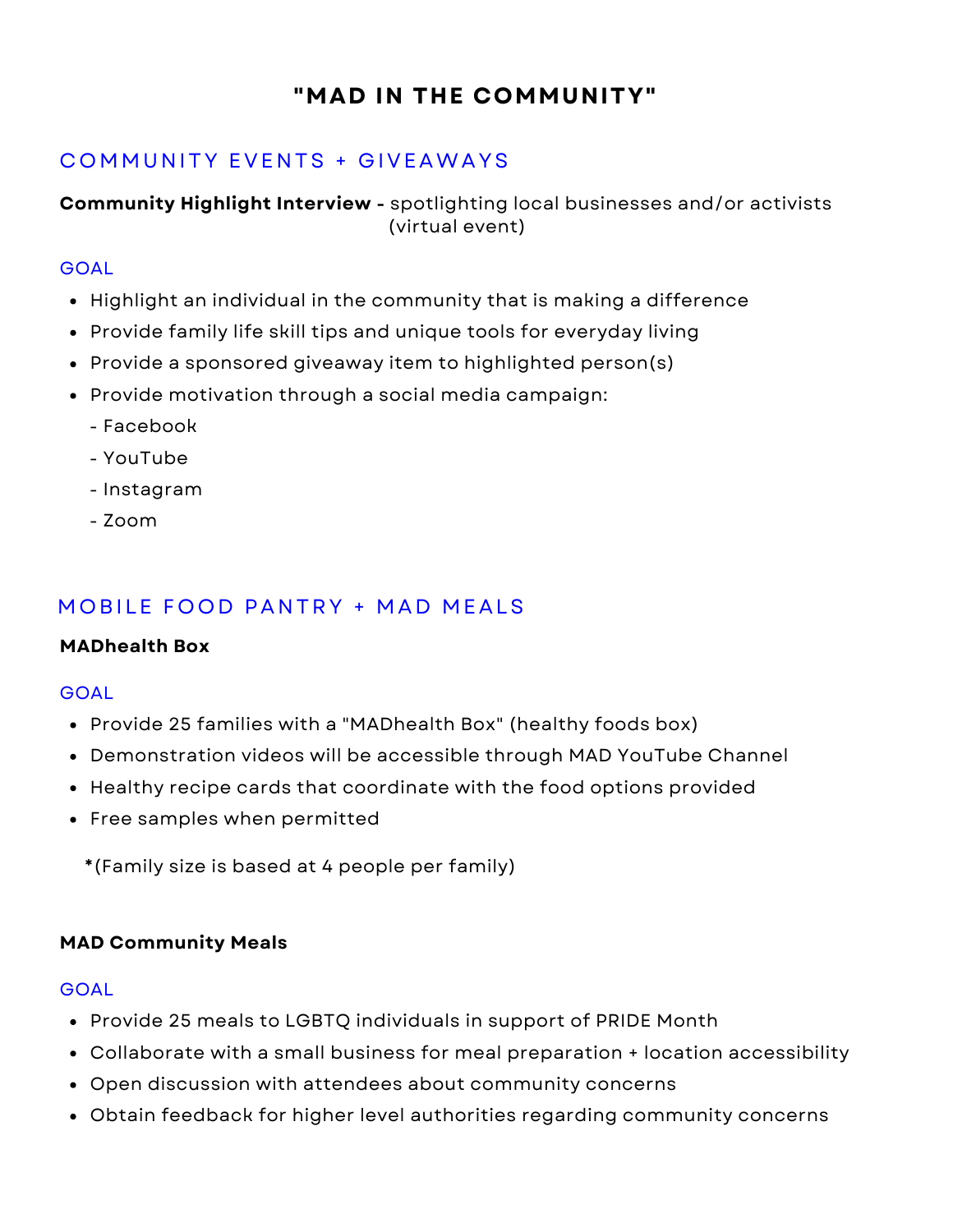## DIFFERENT BACKGROUNDS

**DIVERSITY** - To create a respectful, inclusive environment that is inviting to those of diverse backgrounds that include various ethnicities, ages, genders, sexual orientations, and socioeconomic statuses.

## DIFFERENT BELIEFS

**FREEDOM** - Everyone will have the liberty to profess one's belief as we work together for the common goal.

#### SAME GOAL

**SUCCESS** - Everyone will set clear goals that will influence, motivate, and increase one's performance to manifest successful individuals and a successful foundation.

## NOVEMBER 2022

## EMPOWERMENT: SELF DEVELOPMENT

**MADlove:** A meeting designed to assist with relationship advice on different levels. To aid in determining personal goals in the area of love, and beyond. Motivation and positivity are implemented through open discussion in a unique atmosphere, followed by dinner with either your personal mate, a guest of your choice, or a mystery guest invited by MAD.

**TARGET:** 25 women between the ages of 21 and 45

- Provide 25 women personalized perspective and counseling on relationship goals, whether family, friends or significant others
- Provide a safe environment for freedom of shared opinion and expression
- Utilize an expert of relational knowledge to share relative information for each of the women
- Provide educational material and information packets on list of resources and small businesses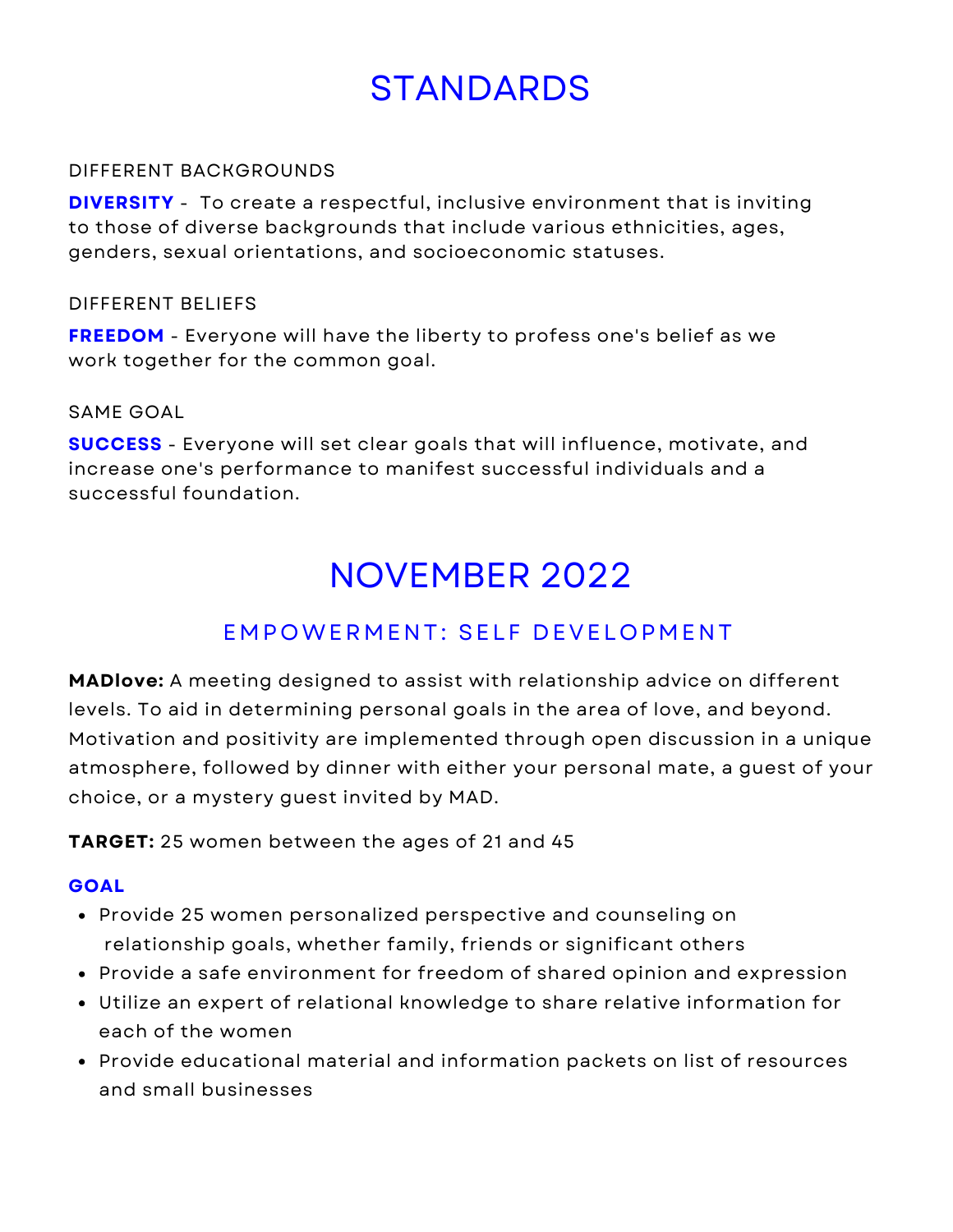## C OMMUNITY EVENTS + G IVEAWAYS

**Random Acts of Kindness in the Community -** special contribution to different people and businesses, through activities in support of the 'be kind' movement

## **GOAL**

- Highlight different individuals in the community to show love and/or support through activities, volunteer assistance, and other random acts of kindness
- Provide motivation through a social media campaign:
	- Facebook
	- YouTube
	- Instagram
	- $-7$ oom

## MOBILE FOOD PANTRY + MAD MEALS

## **MADhealth Box**

## **GOAL**

- Provide 25 families with a "MADhealth Box" (healthy foods box)
- Demonstration videos will be accessible through MAD YouTube Channel
- Healthy recipe cards that coordinate with the food options provided
- Free samples when permitted
	- \*(Family size is based at 4 people per family)

## **MAD Community Meals**

- Provide 25 meals to homeless individuals in support of community homelessness
- Collaborate with a small business for meal preparation + location accessibility
- Open discussion with attendees about community concerns
- Obtain feedback for higher level authorities regarding community concerns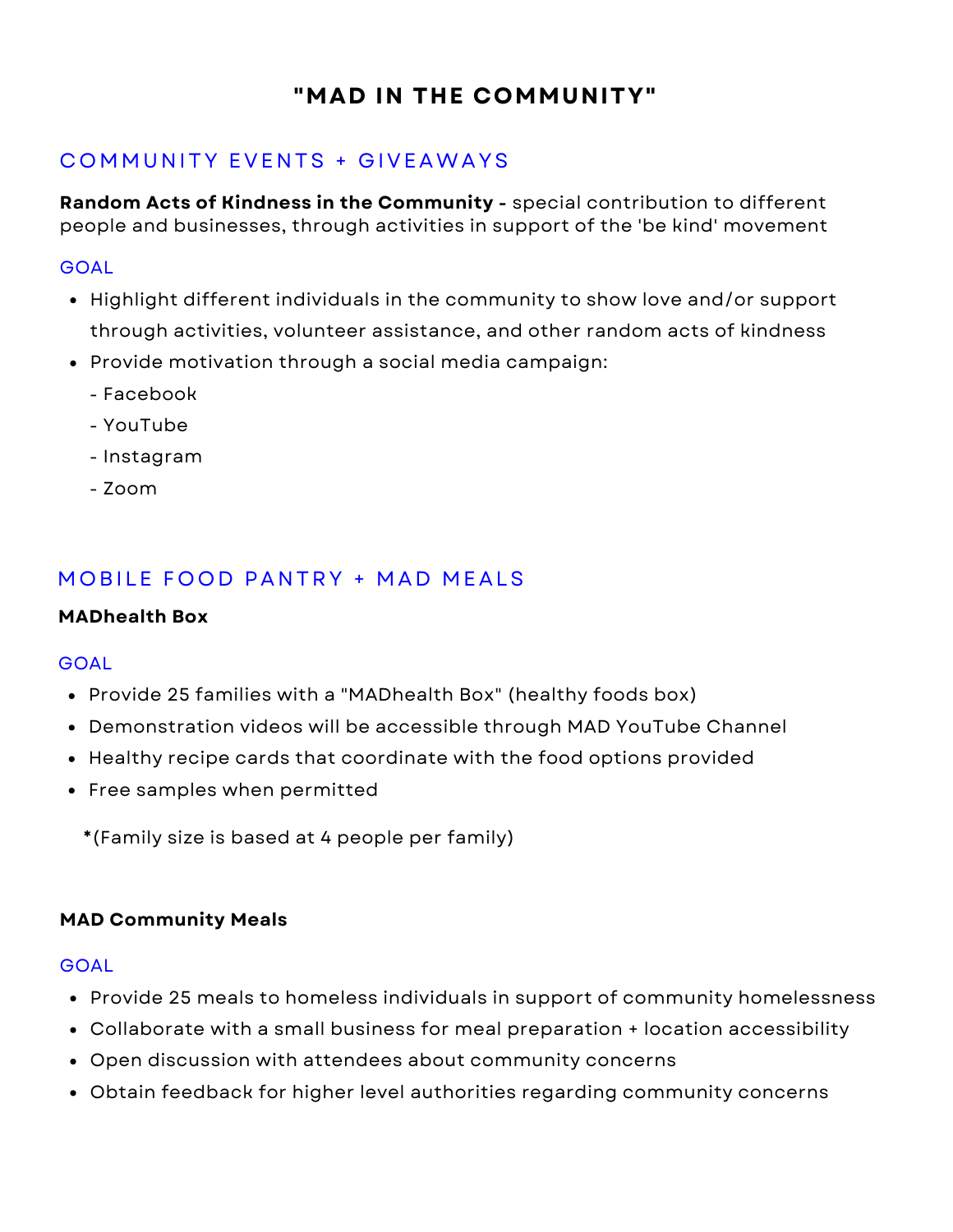## DIFFERENT BACKGROUNDS

**DIVERSITY** - To create a respectful, inclusive environment that is inviting to those of diverse backgrounds that include various ethnicities, ages, genders, sexual orientations, and socioeconomic statuses.

## DIFFERENT BELIEFS

**FREEDOM** - Everyone will have the liberty to profess one's belief as we work together for the common goal.

#### SAME GOAL

**SUCCESS** - Everyone will set clear goals that will influence, motivate, and increase one's performance to manifest successful individuals and a successful foundation.

## DECEMBER 2022

## EMPOWERMENT: SELF DEVELOPMENT

**MADHealth:** A meeting designed to assist with creating a personalized health plan with professionals to create a healthier lifestyle. Motivation and positivity are implemented through open discussion with qualified professionals from the healthcare field. Testing and healthcare information available. Healthy foods and drinks served in a relaxing "judgement free" environment.

## **TARGET:** 25 women between the ages of 21 and 45

- To provide 25 women with proper education and resources for a successful healthy living lifestyle
- Create a unique environment that stimulates positivity and nutritional value to benefit themselves and their families
- Provide 25 women with healthy food choices and/or various food genres through food demonstrations
- Provide 25 women with personalized health plans created by an expert health professional